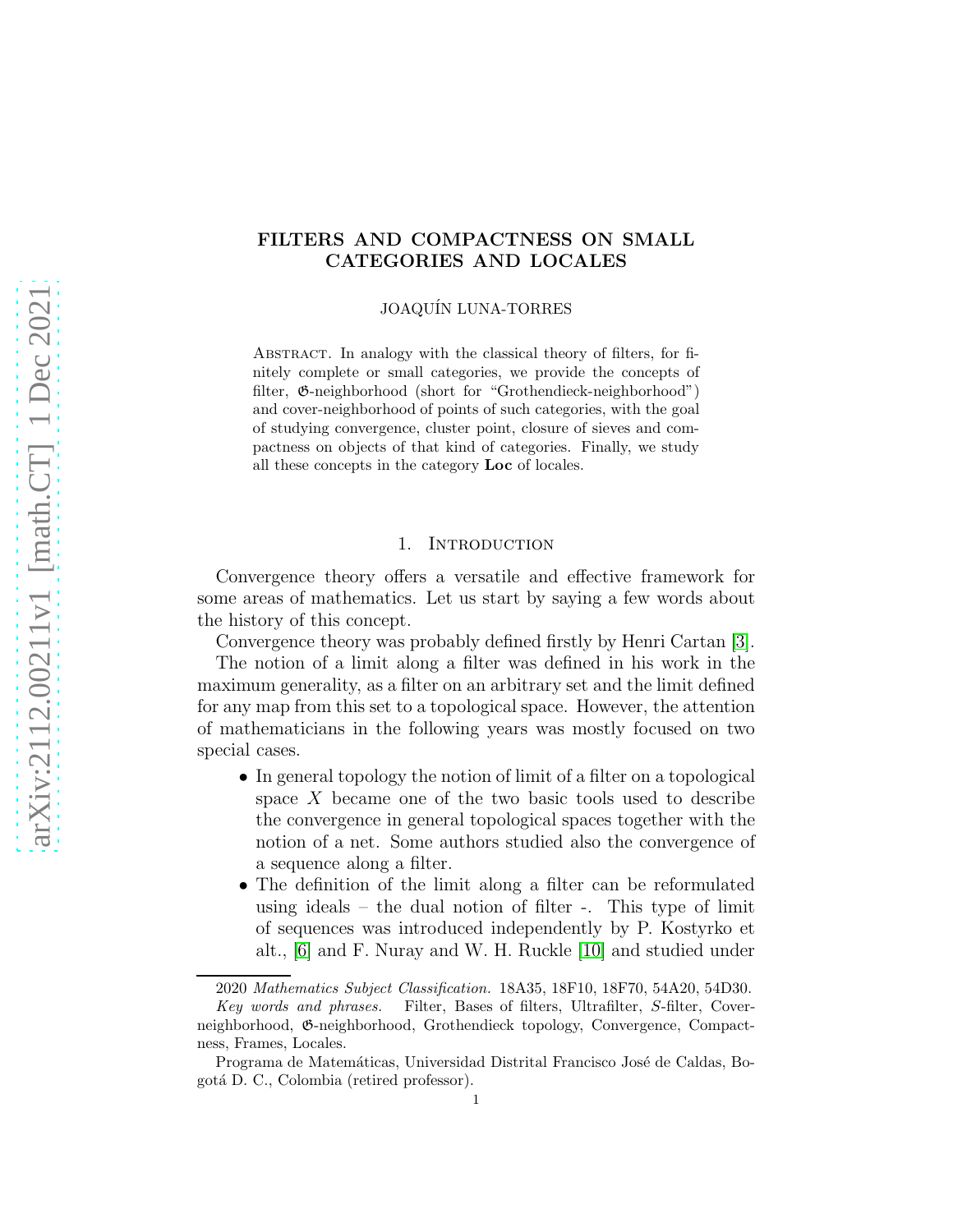the name " I-convergence". The motivation for this direction of research was an effort to generalize some known results on statistical convergence.

In category theory, a sieve is a way of choosing arrows with a common codomain. It is a categorical analogue of a collection of open subsets of a fixed open set in topology. In a Grothendieck topology, certain sieves become categorical analogues of open covers in general topology.

In this paper, we use the concept of sieve to build filters in categories and locales; we explore the relationship between filters and Grothendieck topologies, definig the concept of  $\mathfrak{G}$ -convergence, in order to carry out the study of compactness.

The paper is organized as follows: We describe, in section 2, the notion of sieve as in S. MacLane and I. Moerdijk [\[9\]](#page-19-3) . In section 3, we present the concepts of filters, filter base and we study the lattice structure of all filters on a category and we present the concept of ultrafilter; after, in section 4, we establish a connection between filters and Grothendieck topologies in the same category. In section 5 we introduce the concepts of systems of neighborhood, G-neighborhood of a point (recall that a point is an arrow with domain a terminal object), cover-neighborhood, convergence, cluster point and closure of a sieve and some propositions about them . In section 6 the notion of filterpreserving (or continuous) functor is presented; next, in section 7 we use the convergence of ultrafilters in order to define compact objects in the categories in question. Finally, in section 8, we study all the previous concepts in the category of locales.

# 2. Theoretical Considerations

In the first part of this paper, we will work within an ambient category  $\mathscr C$  which is finitely complete, later we will do it on a small category.

From S. MacLane and I. Moerdijk [\[9\]](#page-19-3), Chapter III, we have the following:

Let  $\mathscr C$  be a category and let C be an object of  $\mathscr C$ . A sieve S on C is a family of morphisms in  $\mathscr{C}$ , all with codomain C, such that  $f \in \mathcal{S} \Longrightarrow f \circ g \in \mathcal{S}$  whenever this composition makes sense; in other words,  $S$  is a right ideal.

If S is a sieve on C and  $h : D \to C$  is any arrow to C, then  $h^*(\mathcal{S}) = \{g \mid cod(g) = D, \ h \circ g \in \mathcal{S}\}\$ is a sieve on D.

The set  $Sieve(C)$ , of all sieves on C, is a partially ordered set under inclusion. It is easy to see that the union or intersection of any family of sieves on C is a sieve on C, so  $Sieve(C)$  is a complete lattice.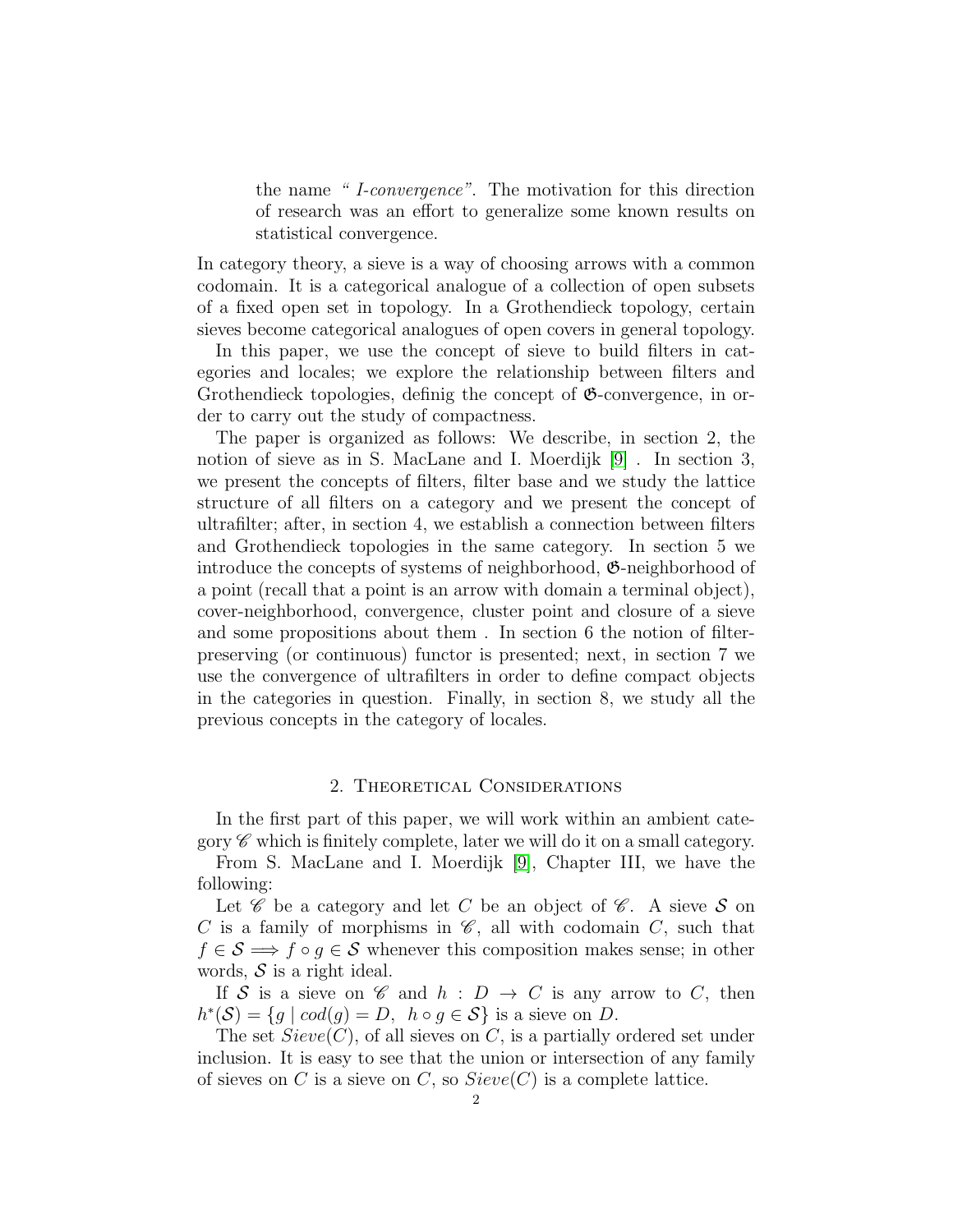### 3. Filters on a category

**Definition 3.1.** A filter on a category  $\mathscr C$  is a function  $\mathfrak F$  which assigns to each object C of  $\mathscr C$  a collection  $\mathfrak{F}(C)$  of sieves on C, in such a way that

- $(F_1)$  If  $S \in \mathfrak{F}(C)$  and R is a sieve on C such that  $S \subseteq R$ , then  $R \in \mathfrak{F}(C)$ ;
- $(F_2)$  every finite intersection of sieves of  $\mathfrak{F}(C)$  belongs to  $\mathfrak{F}(C)$ ;
- $(F_3)$  if  $S \in \mathfrak{F}(C)$ , then  $h^*(S) \in \mathfrak{F}(D)$  for any arrow  $h: D \to C$ ;
- $(F_4)$  the empty sieve is not in  $\mathfrak{F}(C)$ .

The pair  $(C, \mathfrak{F}(C))$  will be called a filtered object.

Example 3.2. From the definition of a Grothendieck topology J on a category  $\mathscr C$  it follows that for each object C of  $\mathscr C$  and that

- for  $S \in J(C)$  any larger sieve R on C is also a member of  $J(C)$ ;
- it is also clear that if  $R; S \in J(C)$  then  $R \cap S \in J(C)$ ;
- consequently some Grothendieck topologies produce filters in the same category  $\mathscr{C}$ : they are exactly those for which  $R \cap S \neq \emptyset$ for all pairs  $R; S \in J(C)$  and such that the empty sieve is not in  $J(C)$ .
- Clearly, the **trivial topology** on  $\mathscr C$  is a filter we shall call it trivial filter.
- It is also clear that the **atomic topology** on  $\mathscr{C}$  (see [\[9\]](#page-19-3)) is not a filter.

**Remark 3.1.** According to the previous example, for any site  $(\mathscr{C}, J)$ there is a dense sub-site, given by the full subcategory of  $\mathscr C$  on the objects which are not covered by the empty sieve with the induced topology, whose topos of sheaves is equivalent to  $Sh(C; J)$ . This is an immediate application of the Comparison Lemma (see [\[4\]](#page-19-4) Theorem 2.2.3).

**Definition 3.3.** A filter subbase on a category  $\mathscr C$  is a function  $\mathfrak S$  which assigns to each object C of  $\mathscr C$  a collection  $\mathfrak{S}(C)$  of sieves on  $\mathscr C$ , in such a way that no finite subcollection of  $\mathfrak{S}(C)$  has an empty intersection.

An immediate consequence of this definition is

**Proposition 3.4.** A sufficient condition that there should exist a filter  $\mathfrak{S}'$  on a category  $\mathscr C$  greater than or equal to a function  $\mathfrak{S}$  (as above) is that  $\mathfrak S$  should be a filter subbase on  $\mathscr C$ .

Observe that  $\mathfrak{S}'$  is the coarset filter greater than  $\mathfrak{S}$ .

**Definition 3.5.** A basis of a filter on a category  $\mathscr C$  is a function  $\mathfrak B$ which assigns to each object C of  $\mathscr C$  and collection  $\mathfrak B(C)$  of sieves on  $\mathscr{C}$ , in such a way that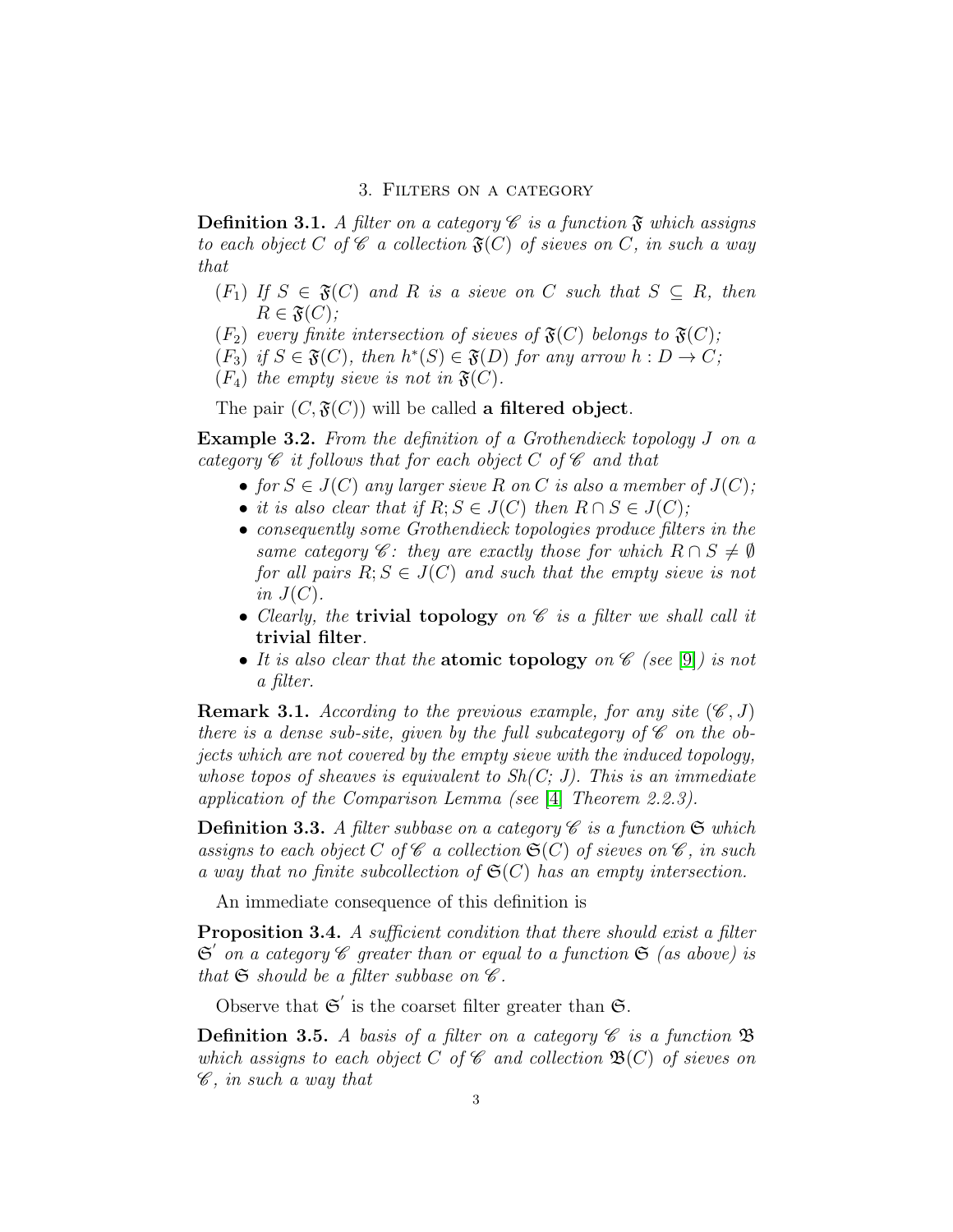- $(B_1)$  The intersection of two sieves of  $\mathfrak{B}(C)$  contains a sieve of  $\mathfrak{B}(C)$ ;
- $(B_2)$  if S is a sieve on B and  $h: D \to C$  is any arrow to C, then  $h^*(\mathcal{S}) = \{g \mid cod(g) = D, \ h \circ g \in \mathcal{S} \}$  is a sieve on  $\mathfrak{B}(D)$ ;
- $(B_3) \mathfrak{B}(C)$  is not empty, and the empty sieve is not in  $\mathfrak{B}(C)$ .

**Proposition 3.6.** If  $\mathfrak{B}$  is a basis of filter on a category  $\mathscr{C}$ , then  $\mathfrak{B}$ generates a filter  $\mathfrak{F}$  by

 $S \in \mathfrak{F}(C) \Leftrightarrow \exists R \in \mathfrak{B}(C)$  such that  $R \subseteq S$ 

for each object C of  $\mathscr C$ .

It is easy to check that this, indeed, defines a filter from a basis B.

# 3.1. The ordered set of all filters on a category.

**Definition 3.7.** Given two filters  $\mathfrak{F}_1$ ,  $\mathfrak{F}_2$  on the same category  $\mathscr{C}$ ,  $\mathfrak{F}_2$ is said to be finer than  $\mathfrak{F}_1$ , or  $\mathfrak{F}_1$  is coarser than  $\mathfrak{F}_2$ , if  $\mathfrak{F}_1(C) \subseteq \mathfrak{F}_2(C)$ for all C object of  $\mathscr C$ .

In this way, the set of all filters on a category  $\mathscr C$  is ordered by the relation " $\mathfrak{F}_1$  is coarser than  $\mathfrak{F}_2$ ".

Let  $(\mathfrak{F}_i)_{i\in I}$  be a nonempty family of filters on a category  $\mathscr{C}$ ; then the function  $\mathfrak F$  which assigns to each object C the collection  $\mathfrak{F}(C) = \bigcap_{i \in I} \mathfrak{F}_i(C)$  is manifestly a filter on  $\mathscr{C}$  and is obviously the greatest lower bound of the family  $(\mathfrak{F}_i)_{i\in I}$  on the ordered set of all filters on  $\mathscr{C}$ .

**Definition 3.8.** An ultrafilter on a category  $\mathscr C$  is a filter such that there is no filter on  $\mathscr C$  which is strictly finer than  $\mathfrak U$ .

Using the Zorn lemma, we deduce that

<span id="page-3-0"></span>**Proposition 3.9.** If  $\mathfrak{F}$  is any filter on a category  $\mathscr{C}$ , there is an ultrafilter finer than  $\mathfrak{F}$  on  $\mathscr{C}$ .

**Proposition 3.10.** Let  $\mathfrak U$  be an ultrafilter on a category  $\mathscr C$ , and let C be an object of  $\mathscr C$ . Let S, T be sieves on C such that  $S \cup T \in \mathfrak U(C)$  then either  $S \in \mathfrak{U}(C)$  or  $T \in \mathfrak{U}(C)$ .

*Proof.* If the affirmation is false, there exist sieves  $S, T$  on C that do not belong to  $\mathfrak{U}(C)$ , but  $S \cup T \in \mathfrak{U}(C)$ . Consider a function  $\mathfrak{T}: \mathscr{C} \to \mathfrak{Sets}$ defined by  $\mathfrak{T}(C) = \{ R \in Sieve(C) \mid R \cup S \in \mathfrak{U}(C) \}.$  Let us verify that  $\mathfrak T$  is a filter on a  $\mathscr C$ : in fact, for any object C of the category  $\mathscr C$ , we have

 $(F_1)$  if  $R' \in \mathfrak{T}(C)$  then  $R' \cup S \in \mathfrak{U}(C)$ ; and if  $R''$  is a sieve on C such that  $R' \subseteq R''$ , then  $R'' \cup S \in \mathfrak{U}(C)$ . Consequently  $R'' \in \mathfrak{T}(C)$ .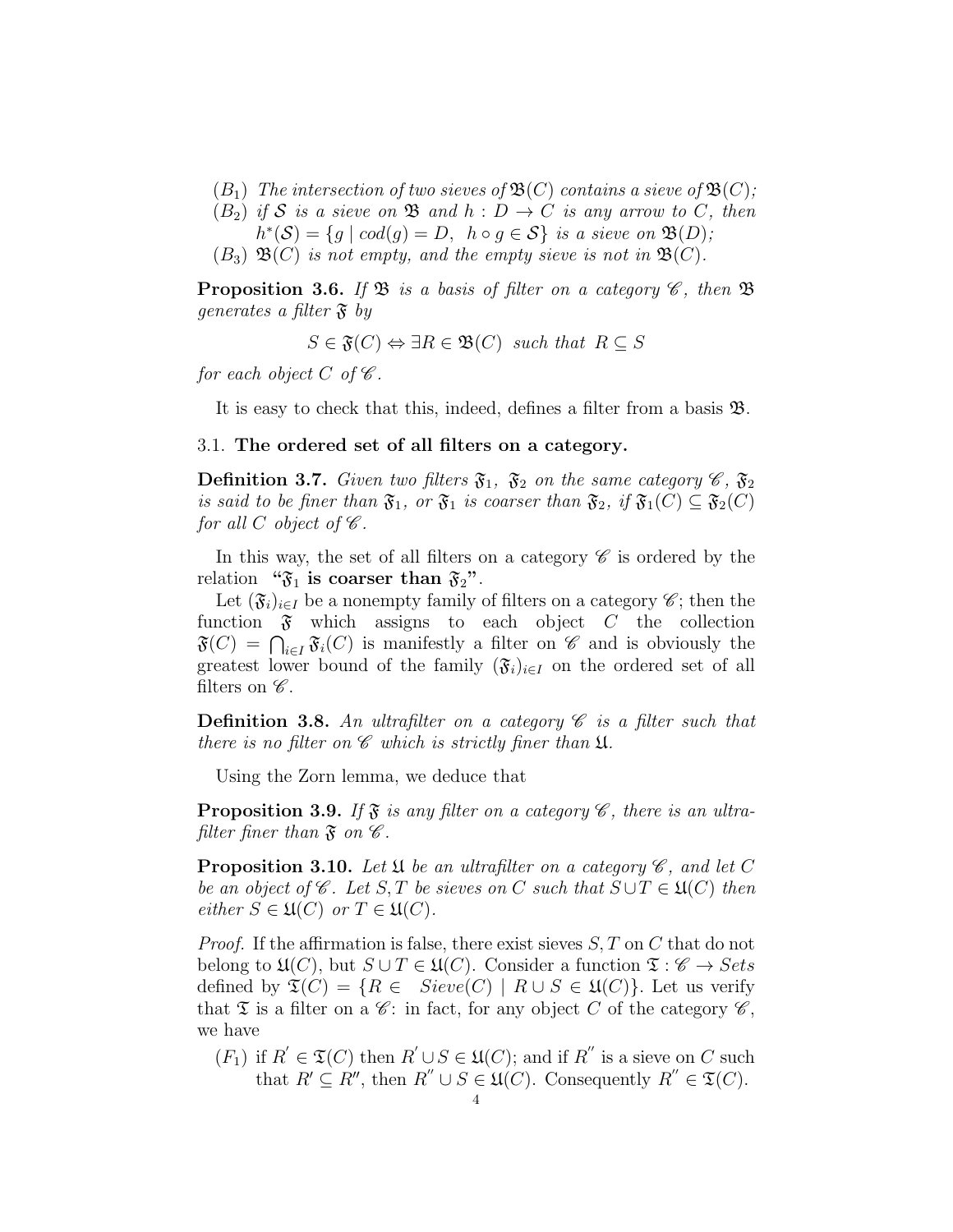- $(F_2)$  We must show that every finite intersection of sieves of  $\mathfrak{T}(C)$ belongs to  $\mathfrak{T}(C)$ ; indeed, let  $(R_i)_{i=1,\dots,n}$  be a finite collection of sieves on C such that  $R_i \cup S \in \mathfrak{U}(C)$  for all  $i = 1...n$ , then  $(R_1 \cup S) \cap (R_2 \cup S) \cap \cdots \cap (R_n \cup S) = (\bigcap_{i=1}^n R_i) \cup S \in \mathfrak{U}(C).$ which is equivalent to saying that  $(\bigcap_{i=1}^n R_i) \in \mathfrak{T}(C)$ .
- $(F_3)$  If  $R' \in \mathfrak{T}(C)$  then  $R' \cup S \in \mathfrak{U}(C)$ ; and  $h^*(R' \cup S) \in \mathfrak{T}(D)$  for any arrow  $h: D \to C$ ; in other words,  $h^*(R') \cup h^*(S) \in \mathfrak{T}(D)$ , therefore  $h^*(R') \in \mathfrak{T}(D)$ .
- $(F_4)$  Evidently, the empty sieve is not in  $\mathfrak{T}(C)$ .

Therefore  $\mathfrak T$  is a filter finer than  $\mathfrak U$ , since  $T \in \mathfrak T(C)$ ; but this contradicts the hypothesis than  $\mathfrak U$  is an ultrafilter.

**Corollary 3.11.** If the union of a finite sequence  $(S_i)_{i=1,\cdots,n}$  of sieves on C belongs to the image  $\mathfrak{U}(C)$  under an ultrafilter  $\mathfrak{U}$ , then at least one of the  $S_i$  belongs to  $\mathfrak{U}(C)$ .

*Proof.* The proof is a simple use of induction on n.

# 4. Filters and Grothendieck topologies

Our main aim in this section is to establish some connections between filters and Grothendieck topologies in the same category.

First we need some observations.

# Definition 4.1.

- (1) If  $J_1$  and  $J_2$  are Grothendieck topologies on a category  $\mathscr{C}$ , we say that  $J_1 \preceq J_2$  if and only if  $J_1(C) \subseteq J_2(C)$  for all objects C of  $\mathscr{C}.$
- (2) In the same way, if  $\mathfrak{F}_1$  and  $\mathfrak{F}_2$  are filters on a category  $\mathscr{C}$ , we say that  $\mathfrak{F}_1 \preceq \mathfrak{F}_2$  if and only if  $\mathfrak{F}_1(C) \subseteq \mathfrak{F}_2(C)$  for all objects C of  $\mathscr{C}.$

It is easy to verify that this definition produces two order relations on Grothendieck topologies and filters respectively.

In this way, we have the following facts:

Lemma 4.1. Every filter on a category is a Grothendieck topology on the same category.

Proof.

- Given a filter  $\mathfrak F$  and an object C of  $\mathscr C$ , suposse that S is a sieve on C. Since  $S \subseteq t_C$ , we have that  $t_C \in \mathfrak{F}(C)$ .
- If  $S \in \mathfrak{F}(C)$ , then certainly  $h^*(S) \in \mathfrak{F}(D)$  for any arrow  $h: D \to C$ .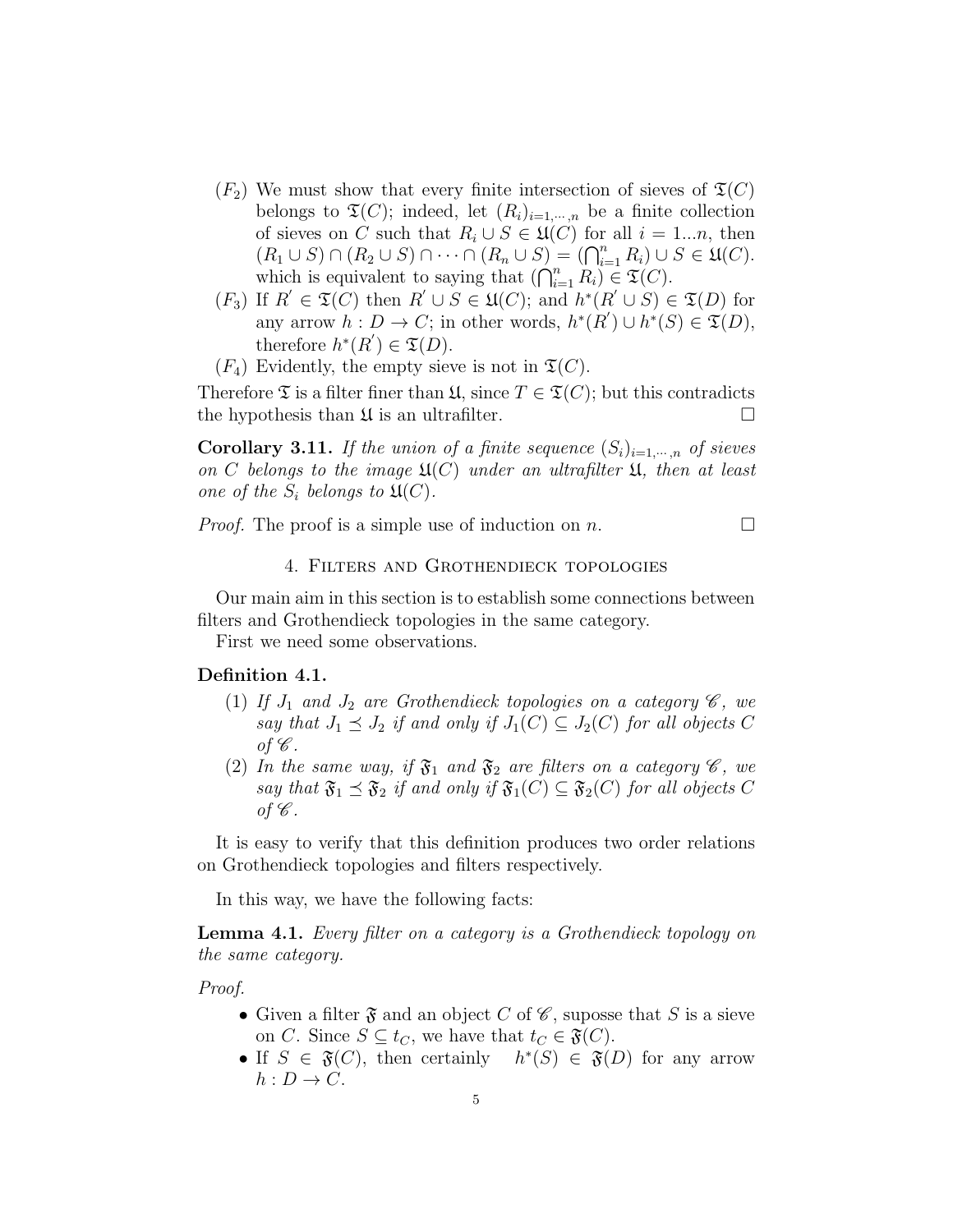• If  $S \in \mathfrak{F}(C)$  and R is any sieve on C such that  $h^*(S) \in \mathfrak{F}(D)$  for any arrow  $h: D \to C$  in S, then  $h^*(S \cap R) = h^*(S) \cap h^*(R) \in$  $\mathfrak{F}(D)$ , consequently  $S \cap R \in \mathfrak{F}(C)$ , and since  $S \cap R \subseteq R$  we have  $R \in \mathfrak{F}(C)$ .

 $\Box$ 

**Lemma 4.2.** Let  $\mathfrak{F}$  be a filter on a category  $\mathscr{C}$  and let J be a Grothendieck topology on the same category. If  $J \preceq \mathfrak{F}$  then J is a filter.

Proof.

- $(F_1)$  Given any object C of  $\mathscr C$ , it is clear that if S is a sieve in  $J(C)$ and R is a sieve on C such that  $S \subseteq R$ , then  $R \in J(C)$ ;
- $(F_2)$  let  $(R_i)_{i=1,\dots,n}$  be a finite collection of sieves on  $J(C)$ , then  $\bigcap_{i=1}^n R_i \in J(C)$ , and therefore  $\bigcap_{i=1}^n R_i \in \mathfrak{F}(C)$  (and consequently is not empty);
- $(F_3)$  If  $S \in J(C)$ , then certainly \* $(S)$  ∈  $J(D)$  for any arrow  $h: D \to C$ .
- $(F_4)$  the empty sieve is neither in  $\mathfrak{F}(C)$  nor in  $J(C)$ .

 $\Box$ 

4.1. Product of filters. Finally in this section we shall be interested in studying a category  $\mathscr C$  equipped with a family  $(\mathfrak{F}_i)_{i\in I}$  of filters.

**Proposition 4.2.** Let  $\mathscr C$  be a category equipped with a family  $(\mathfrak{F}_i)_{i\in I}$ of filters, and let  $(C_i)_{i\in I}$  be a family of objects in  $\mathscr C$ . Then the function  $\mathfrak B$  which assigns to each object  $C = \prod$ i∈I  $C_i$ , the collection of sieves

$$
\mathfrak{B}(C) = \Big\{ \prod_{i \in I} S_i \mid S_i \in \mathfrak{F}_i(C) \Big\}, \text{ where } S_i = t_{C_i} \text{ is the maximal sieve on } \mathfrak{F}_i
$$

 $C_i$  except for a finite number of indices, is basis of a filter on  $\mathscr C$ .

Proof.

 $\mathfrak{B}(D)$ .

$$
(B_1) \text{ The formula } \Big(\prod_{i \in I} S_i\Big) \cap \Big(\prod_{i \in I} T_i\Big) = \prod_{i \in I} (S_i \cap T_i) \text{ ensure that the intersection of two gives on } \mathfrak{B}(C) \text{ contains a sieve of } \mathfrak{B}(C).
$$

(2) if 
$$
C = \prod_{i \in I} C_i
$$
 and  $D = \prod_{i \in I} D_i$  are objects of *C* and  $h : D \to C$   
is any arrow to *C*, since limits commute with limits, we have  

$$
h^* \Big( \prod_{i \in I} S_i \Big) = \prod_{i \in I} S_i \big( h^*(S_i) \Big).
$$
 Therefore  $h^* \Big( \prod_{i \in I} S_i \Big)$  is a sieve on

 $(B_3)$  This last assertion is immediate from the first.

 $\Box$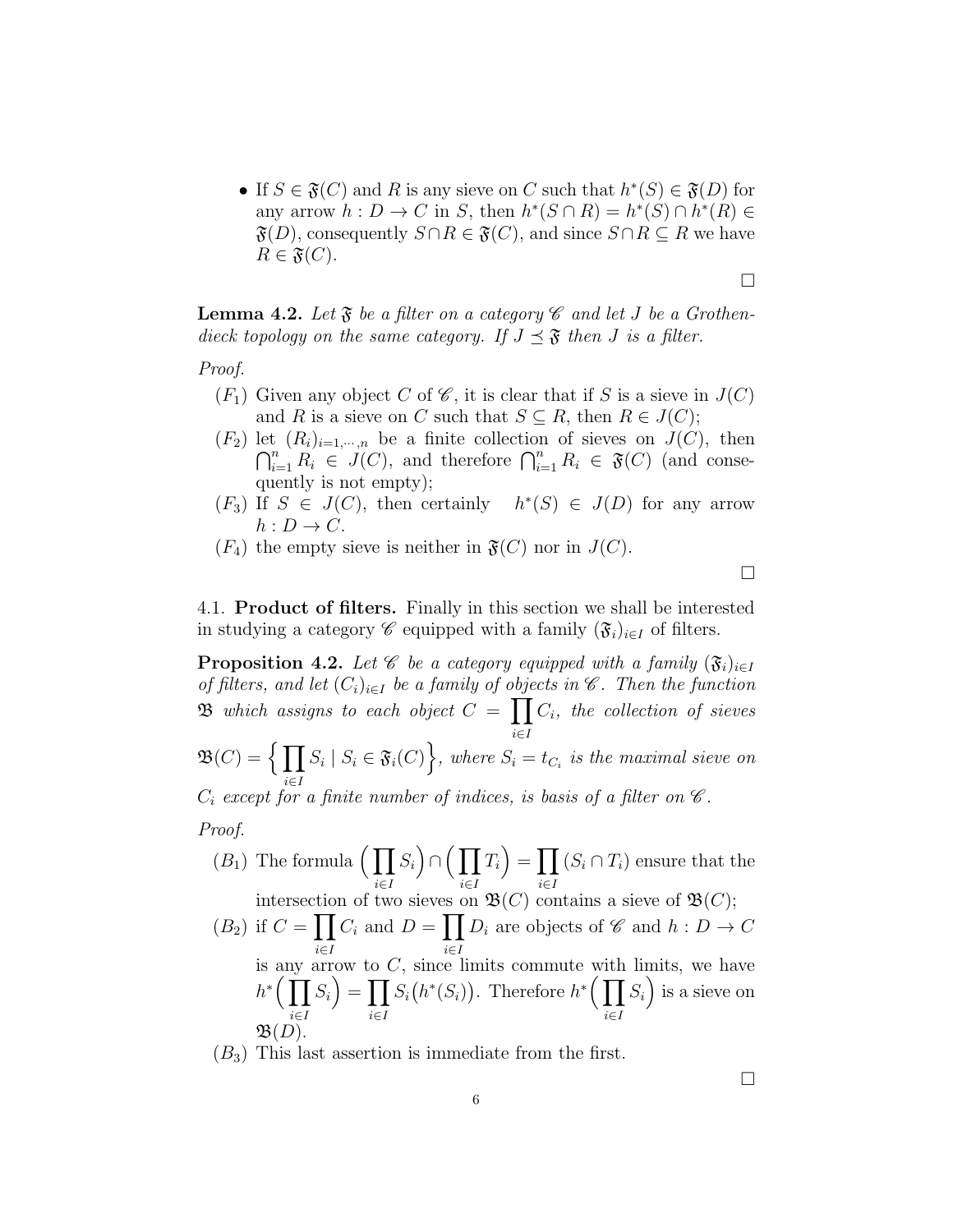**Corollary 4.3.** The filter of base  $\mathfrak{B}$  which assigns to each object  $C = \prod C_i$ , the collection of sieves  $\mathfrak{B}(C) = \Big\{\prod S_i \mid S_i \in \mathfrak{F}_i(C) \Big\},\$  $i ∈ I$ <br>where  $S_i = t_{C_i}$  is the maximal sieve on  $C_i$  except for a finite number of indices, is basis of a filter on  $\mathscr{C}$ , is also generated by the sets  $pr_i^{-1}(S_i)$ , where  $S_i$  is a sieve on  $C_i$  and i runs through  $I$ .

*Proof.* It is a consequence of the fact that  $pr_i^{-1}(S_i) = S_i \times \prod$  $j\neq i$  $t_{C_j}$ .  $\Box$ 

# 5. Systems of Neighborhoods

Recall that a **point** of an object C of a category  $\mathscr{C}$  is a morphism  $p: 1 \to C$ , where 1 is a terminal object of  $\mathscr{C}$ .

**Definition 5.1.** Let  $(\mathscr{C}, J)$  be a category equipped with a Grothendieck topology, and let C be an object of  $\mathscr C$ . A sieve V in  $J(C)$ , is said to be a  $\mathfrak{G}\text{-neighborhood of a point }p: 1 \to C$  if there exist a morphism  $\phi: D \to C$  in V and a point  $q: 1 \to D$  such that  $\phi \circ q = p$ .

**Definition 5.2.** Let  $(\mathscr{C}, J)$  be a category equipped with a Grothendieck topology. A cover-neighborhood of  $(\mathscr{C}, J)$  is a function N which assigns to each object  $(C, J(C))$  of  $(\mathscr{C}, J)$  and to each point  $p_c : 1 \to C$ , a collection  $\mathcal{N}_{p_C}(C)$  of sieves of  $\mathscr C$  such that each sieve in  $\mathcal{N}_{p_C}(C)$ contains a  $\mathfrak{G}\text{-neighborhood of }p_{\mathcal{C}}$ .

**Proposition 5.3.** Let  $\mathscr C$  be a category, and let  $C$  be an object of  $\mathscr{C}.$  The pair  $(C, \mathscr{N}_p(C))$ , where  $\mathscr{N}_p(C)$  is the collection of all coverneighborhoods of a point  $p: 1 \rightarrow C$ , is a filtered object

Proof.

- (i) If  $S \in \mathcal{N}_p(C)$  and R is a sieve on C such that  $S \subseteq R$ , then  $R \in \mathcal{N}_p(C)$ , because there is a **G**-neighborhood V of  $p_c$  such that  $V \subseteq S \subseteq R$ ;
- (ii) let  $\{S_1, S_2, \cdots, S_n\}$  be a finite collection of sieves of  $\mathcal{N}_p(C)$ , then there exists a collection  $\{V_1, V_2, \cdots, V_n\}$  of  $\mathfrak{G}\text{-neighbor-}$ hood of  $p_c$  such that  $V_i \subseteq S_i$  for  $I = 1, 2, \dots, n$ , therefore  $\bigcap_{i=1}^n V_n \subseteq \bigcap_{i=1}^n S_n$  and  $\bigcap_{i=1}^n S_n \in \mathcal{N}_p(C);$
- (iii) the empty sieve is not in  $\mathcal{N}_p(C)$  (each sieve contains a point  $p: 1 \rightarrow C$ ).

 $\Box$ 

In this case, we say that the point  $p: 1 \rightarrow C$  is a limit point of  $\mathscr{N}_p(C).$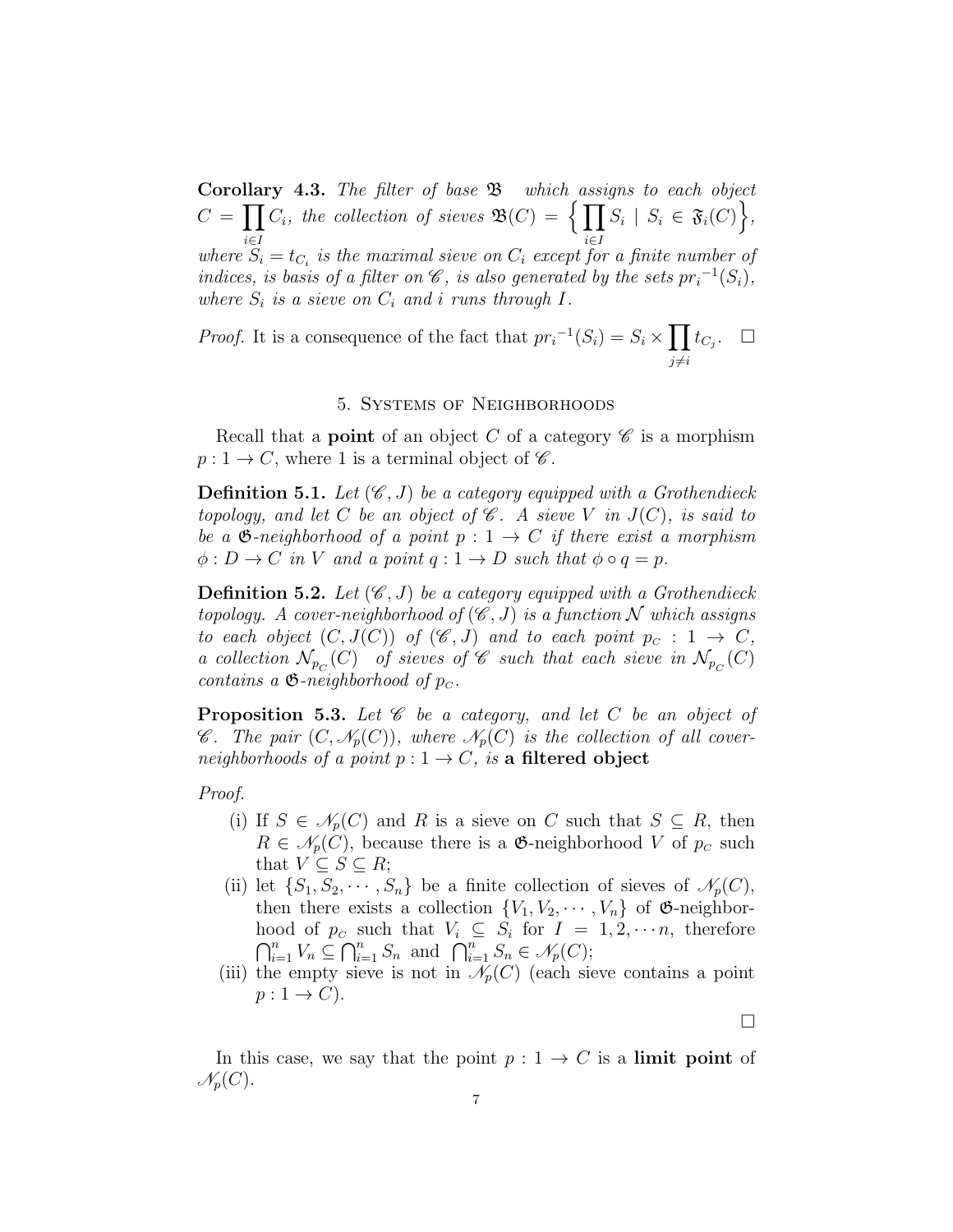<span id="page-7-0"></span>**Definition 5.4.** Let  $(\mathscr{C}, J)$  be a category equipped with a Grothendieck topology; let  $\mathfrak F$  be a filter on  $\mathscr C$  and let C be an object of  $\mathscr C$ .

- (1) We shall say that  $\mathfrak{F}(C)$  converges to a point  $p: 1 \rightarrow C$  if  $\mathscr{N}_p(C) \subseteq \mathfrak{F}(C)$ .
- (2) The closure of a sieve A on C is the collection of all points  $p: 1 \rightarrow C$  such that every cover-neighborhood of p meets A.
- (3) A point  $p: 1 \to C$  is a cluster point of  $\mathfrak{B}(C)$  -the image under the filter base  $\mathfrak{B}$  of  $C$ - if it lies in the closure of all the sieves on  $\mathfrak{B}(C)$ .
- (4) A point  $p: 1 \to C$  is a cluster point of  $\mathfrak{F}(C)$  -the image under the filter  $\mathfrak F$  of  $C$ - if it lies in the closure of all the sieves on  $\mathfrak{F}(C)$ .
- (5) When  $\mathfrak{F}(C)$  converges to a point  $p: 1 \rightarrow C$ , we shall say that  $p: 1 \to C$  is a limit point of  $\mathfrak{F}(C)$ .

**Definition 5.5.** Let  $(\mathscr{C}, J)$  be a category equipped with a Grothendieck topology; let  $\mathfrak{B}$  a basis of a filter on  $\mathscr{C}$  and let C be an object of  $\mathscr{C}$ . The point  $p: 1 \to C$  is said to be a limit of  $\mathfrak{B}(C)$  if the image of C, by the filter whose base is **B**, converges to  $p: 1 \rightarrow C$ .

**Proposition 5.6.** Let  $(\mathscr{C}, J)$  be a category equipped with a Grothendieck topology; let  $\mathfrak{F}$  be a filter on  $\mathscr C$  and let C be an object of  $\mathscr C$ . The point  $p: 1 \to C$  is a cluster point of  $\mathfrak{F}(C)$  if and only if there exists a filter  $\mathscr G$  finer than  $\mathfrak F$  such that  $\mathscr G(C)$  converges to  $p: 1 \to C$ .

*Proof.* Let us begin by assuming that the point  $p: 1 \rightarrow C$  is a cluster point of  $\mathfrak{F}(C)$ ; from definition [5.4,](#page-7-0) it follows that for each sieve A in  $\mathfrak{F}(C)$ , every  $\mathfrak{G}\text{-neighborhood }V$  of p meets A. We need to show that the collection  $\mathscr{B}(C) = \{A \cap V \mid V \text{ is a } \mathfrak{G}\text{-neighborhood of } p\}$  define a base for a filter  $\mathscr G$  finer than  $\mathfrak{F}$  in such a way that  $\mathscr G(C)$  converges to  $p: 1 \rightarrow C$ .

Indeed,

- $(B_1)$  Let  $A \cap V$ ,  $A \cup W$  two elements of the collection  $\mathscr{B}(C)$ , since  $(A \cap V) \cap (A \cup W) = A \cup (V \cap W)$  and  $V \cap W$  is a  $\mathfrak{G}\text{-neighborhood}$ of p, there exists U, a  $\mathfrak{G}\text{-neighborhood of }p$  such that  $U \subseteq V \cap W$ , and clearly  $A \cap U \in \mathcal{B}(C)$ ;
- $(B_2)$  Obviously  $\mathscr{B}(C)$  is not empty, and the empty sieve is not in  $\mathscr{B}(C)$ .

Now, if  $\mathscr G$  is the filter generated by  $\mathscr B$  then  $\mathscr G$  is finer than  $\mathfrak F$ , and  $\mathscr G(C)$ naturally converges to  $p: 1 \rightarrow C$ .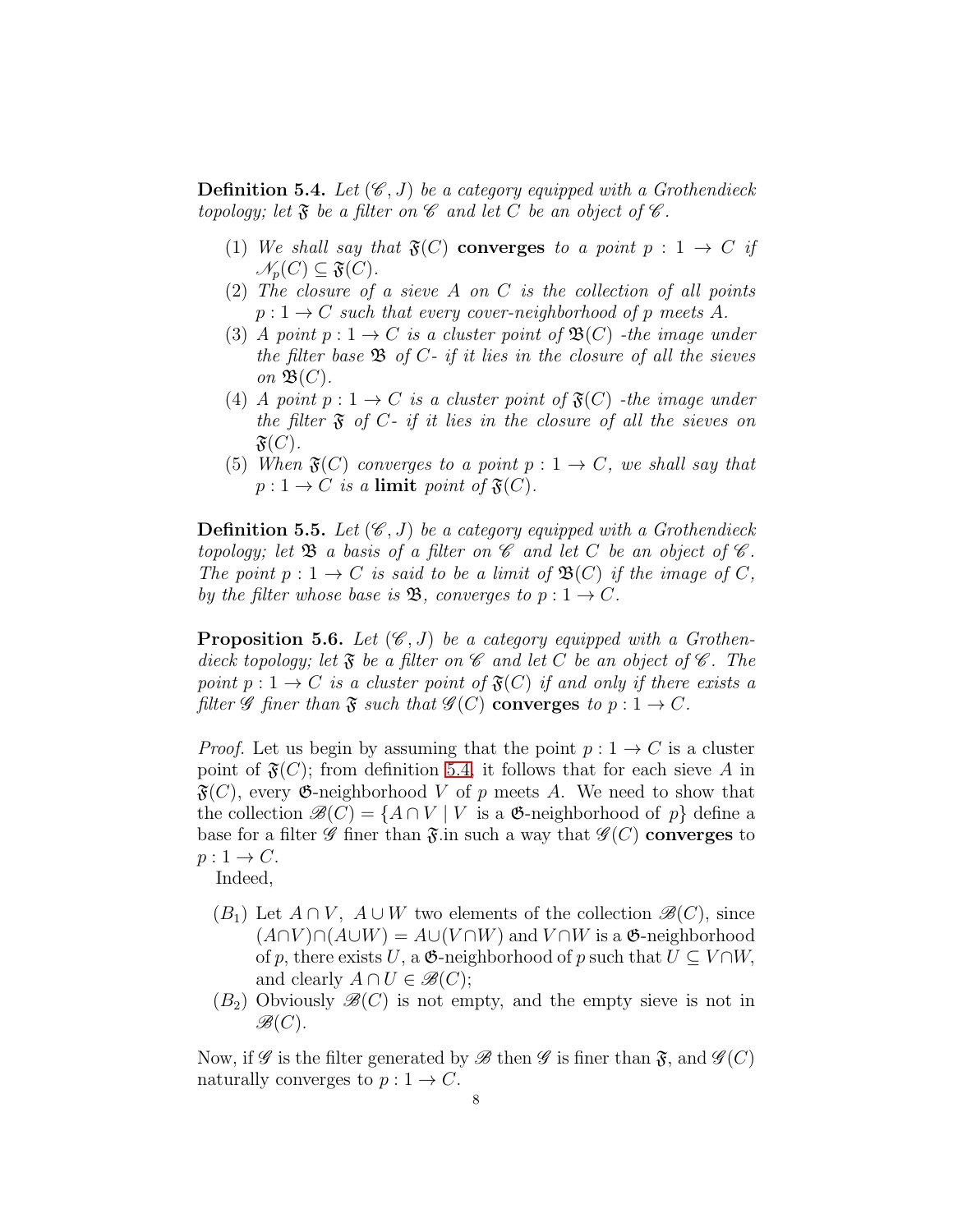Conversely, if there is a filter  $\mathscr G$  finer than  $\mathfrak F$  such that  $\mathscr G(C)$  converges to  $p: 1 \to C$  then each sieve R in  $\mathfrak{F}(C)$  and each  $\mathfrak{G}-$ neighborhood U of  $p: 1 \to C$  belongs to  $\mathscr G$  and hence meet, so the point  $p: 1 \to C$  is a cluster point of  $\mathfrak{F}(C)$ .

**Proposition 5.7.** Let  $(\mathscr{C}, J)$  be a category equipped with a Grothendieck topology; let C be an object of  $\mathscr C$  and let A be a sieve on C. The point  $p: 1 \to C$  lies in the closure of A if and only if there is a filter  $\mathscr G$  such that  $A \in \mathscr G(C)$  and  $\mathscr G(C)$  converges to  $p: 1 \to C$ .

*Proof.* Let us begin by assuming that the point  $p: 1 \rightarrow C$  lies in the closure of A; from definition [5.4,](#page-7-0) it follows that every  $\mathfrak{G}\text{-neighborhood}$ V of p meets A. Then  $\mathscr{B}(C) = \{A \cap V \mid V$  is a  $\mathfrak{G}\text{-neighborhood of } p\}$  is a base for a filter  $\mathscr{G}$ , in such a way that  $\mathscr{G}(C)$  converges to  $p: 1 \to C$ .

Conversely, if  $A \in \mathcal{G}(C)$  and  $\mathcal{G}(C)$  converges to  $p: 1 \to C$  then  $p: 1 \to C$  is a cluster point of  $\mathscr{G}(C)$  and hence  $p: 1 \to C$  lies in the closure of  $A$ .

**Corollary 5.8.** Let  $\mathfrak U$  be an ultrafilter on a category  $\mathscr C$ , and let C be an object of  $\mathscr{C}$ .  $\mathfrak{U}(C)$  converges to a point  $p: 1 \rightarrow C$  if and only if  $p: 1 \to C$  is a cluster point of  $\mathfrak{U}(C)$ .

Example 5.9. Let A be a complete Heyting algebra and regard A as a category in the usual way.

- Then (see [\[9\]](#page-19-3)) A can be equipped with a base for a Grothendieck topology K, given by  $\{a_i \mid i \in I\} \in K(c)$  if and only if  $\bigvee_{i \in I} = c$ , where  $\{a_i \mid i \in I\} \subseteq \mathcal{A}$  and  $c \in \mathcal{A}$ .
- A sieve S on an element c of  $A$  is just a subset of elements  $b \leq c$  such that  $a \leq b \in S$  implies  $a \in S$ .
- In the Grothendieck topology  $J$  with basis  $K$ , a sieve  $S$  on  $c$ covers c iff  $\bigvee S = c$ .
- A filter on A is a function  $\mathfrak F$  which assigns to each element c of A a collection  $\mathfrak{F}(c)$  of sieves, such that
	- $(F_1)$  If  $S \in \mathfrak{F}(c)$  and R is a sieve on c such that  $S \subseteq R$ , then  $R \in \mathfrak{F}(c)$ ;

 $(F_2)$  every finite intersection of sieves of  $\mathfrak{F}(c)$  belongs to  $\mathfrak{F}(c)$ ;

- $(F_3)$  the empty sieve is not in  $\mathfrak{F}(c)$ .
- An immediate consequence of the previous construction of a Grothendieck topology and a filter on  $A$  is that  $\mathfrak{F}(c)$  converges to c iff  $\bigvee S = c$ , for each  $S \in \mathfrak{F}(c)$ .

### 6. Filter-preserving functors

**Definition 6.1.** Let  $(\mathscr{C}, \mathfrak{F})$  and  $(\mathscr{D}, \mathfrak{G})$  be small categories equipped with filters and  $F : \mathscr{C} \longrightarrow \mathscr{D}$  a functor. We say F is filter-preserving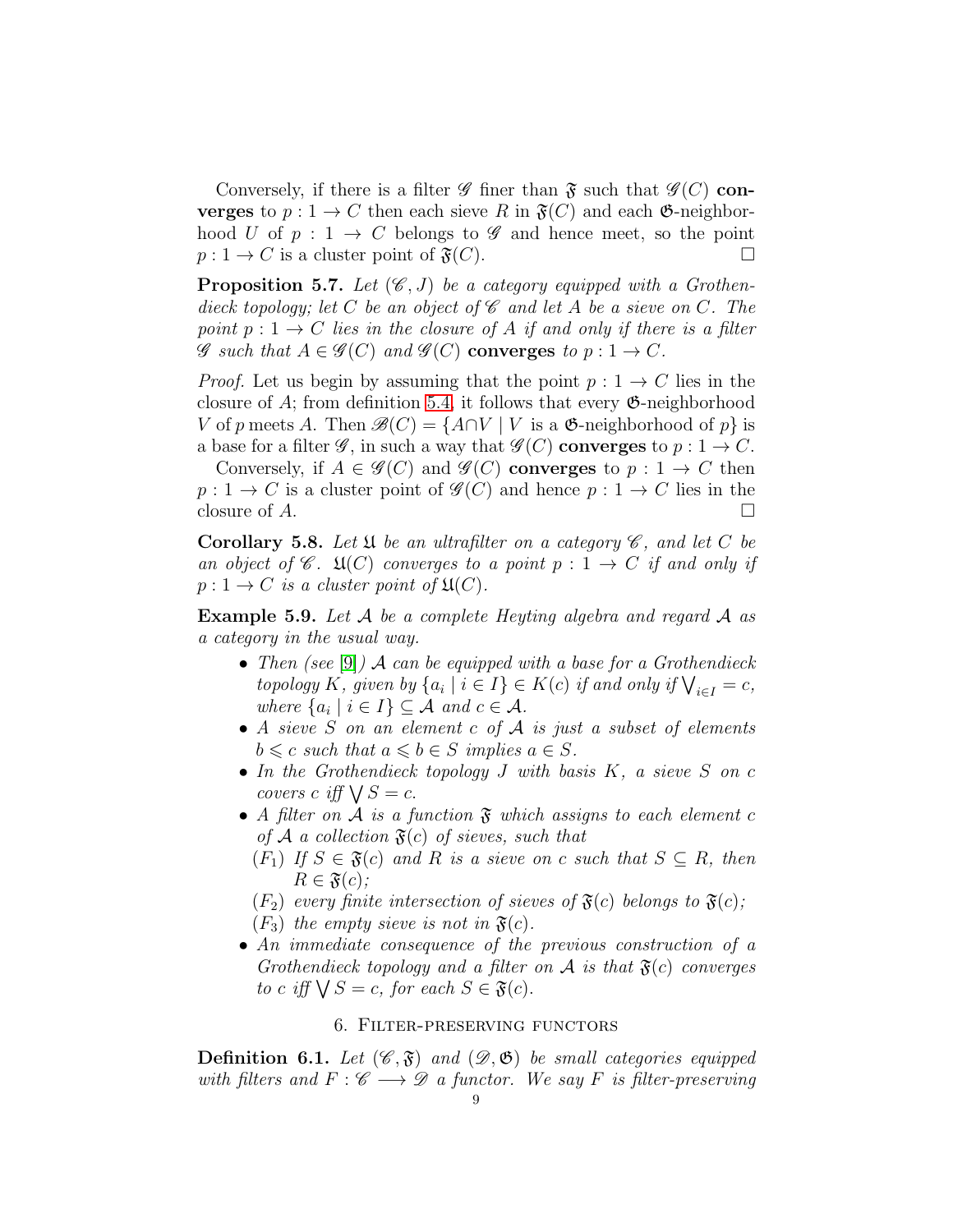(or continuous) if, for any  $c \in ob(\mathscr{C})$  and any covering sieve  $R \in \mathfrak{F}(c)$ , the family  $\{F(f) \mid f \in R\}$  generates a covering sieve  $S \in \mathfrak{G}(F(c))$ , consisting of all the morphisms with codomain  $F(c)$ which factor through at least one  $F(f)$ .

We shall use the notation  $\langle F(R) \rangle$  to denote the covering sieve generated by the family  $\{F(f) | f \in R\}$  in  $\mathfrak{G}(F(c))$ .

<span id="page-9-0"></span>**Proposition 6.2.** Let  $F : (\mathscr{C}, J) \longrightarrow (\mathscr{D}, K)$  be a morphism of sites. If, for every object C of  $\mathscr C$ , V is a  $\mathfrak{G}\text{-neighborhood of a point }p: 1 \to C$ , then the family  $F(V) = \{F(\alpha) \mid \alpha \in V\}$  generates a  $\mathfrak{G}\text{-neighborhood}$  $\langle F(V) \rangle$  of the point  $F(p)$  of  $F(C)$  in  $\mathscr{D}$ .

*Proof.* The hypothesis that V is a  $\mathfrak{G}$ -neighborhood of a point  $p: 1 \rightarrow C$ tell us that there exists a morphism  $\phi : D \to C$  in V and a point  $q: 1 \to D$  such that  $\phi \circ q = p$ .

Next, we apply functor F to obtain  $F(\phi) \circ F(q) = F(p)$ , where, of course,  $F(\phi)$  is in the  $\mathfrak{G}\text{-neighborhood }\langle F(V) \rangle$  of the point  $F(p).$   $\Box$ 

<span id="page-9-1"></span>**Proposition 6.3.** Let  $F : (\mathscr{C}, J) \longrightarrow (\mathscr{D}, K)$  be a morphism of sites and let N be a cover-neighborhood of  $(\mathscr{C},J)$  then  $\langle F(\mathscr{N})\rangle$  is a a coverneighborhood of  $(\mathscr{D}, K)$ .

*Proof.* Let V in  $J(C)$ , be a  $\mathfrak{G}\text{-neighborhood of a point }p_C : \rightarrow C$ , and let W a sieve in  $\mathscr{N}_{p_C}(C)$ , where  $\mathscr N$  is a cover-neighborhood of  $(\mathscr C, J)$ , such that  $V \hookrightarrow W$  is an inclusion. Since F is a morphisms of sites,  $F(V) \hookrightarrow F(W)$  is also an inclusion which belongs to  $\langle \mathcal{N}_{p_C}(C) \rangle$ , and clearly  $\langle F(\mathcal{N}) \rangle$  is a a cover-neighborhood of  $(\mathcal{D}, K)$ .

 $\Box$ 

<span id="page-9-2"></span>**Proposition 6.4.** Let  $F : (\mathscr{C}, J) \longrightarrow (\mathscr{D}, K)$  be a morphism of sites and let  $\mathfrak B$  be a basis of a filter on the category  $\mathscr C$  then  $F(\mathfrak B(C))$  is a basis of filter on the category D.

*Proof.* let C be an object of  $\mathscr C$  We shall show that

- $(B_1)$  The intersection of two sieves on  $F(\mathfrak{B}(C))$  contains a sieve on  $F(\mathfrak{B}(C));$
- $(B_2)$  If S is a sieve on  $F(\mathfrak{B}(C))$  and  $h : F(D) \to F(C)$  is any arrow to  $F(C)$ , then  $(F(h))^{*}(F(S))$  is a sieve on  $F(\mathfrak{B}(D))$ .
- $(B_3)$   $F(\mathfrak{B}(C))$  is not empty, and the empty sieve is not on  $F(\mathfrak{B}(C))$ .

First, since a morphisms of sites preserves inclusion, for sieves  $S, T$  on  $\mathfrak{B}(C)$ , we have  $F(S \cap T) \subseteq F(S) \cap F(T)$ .

Next, let S be a sieve on  $\mathfrak{B}(C)$  and let  $h: D \to C$  be any arrow to C such that  $h^*(S)$  is a sieve on  $\mathfrak{B}(D)$ , then  $F(S)$  is a sieve on  $F(\mathfrak{B}(C))$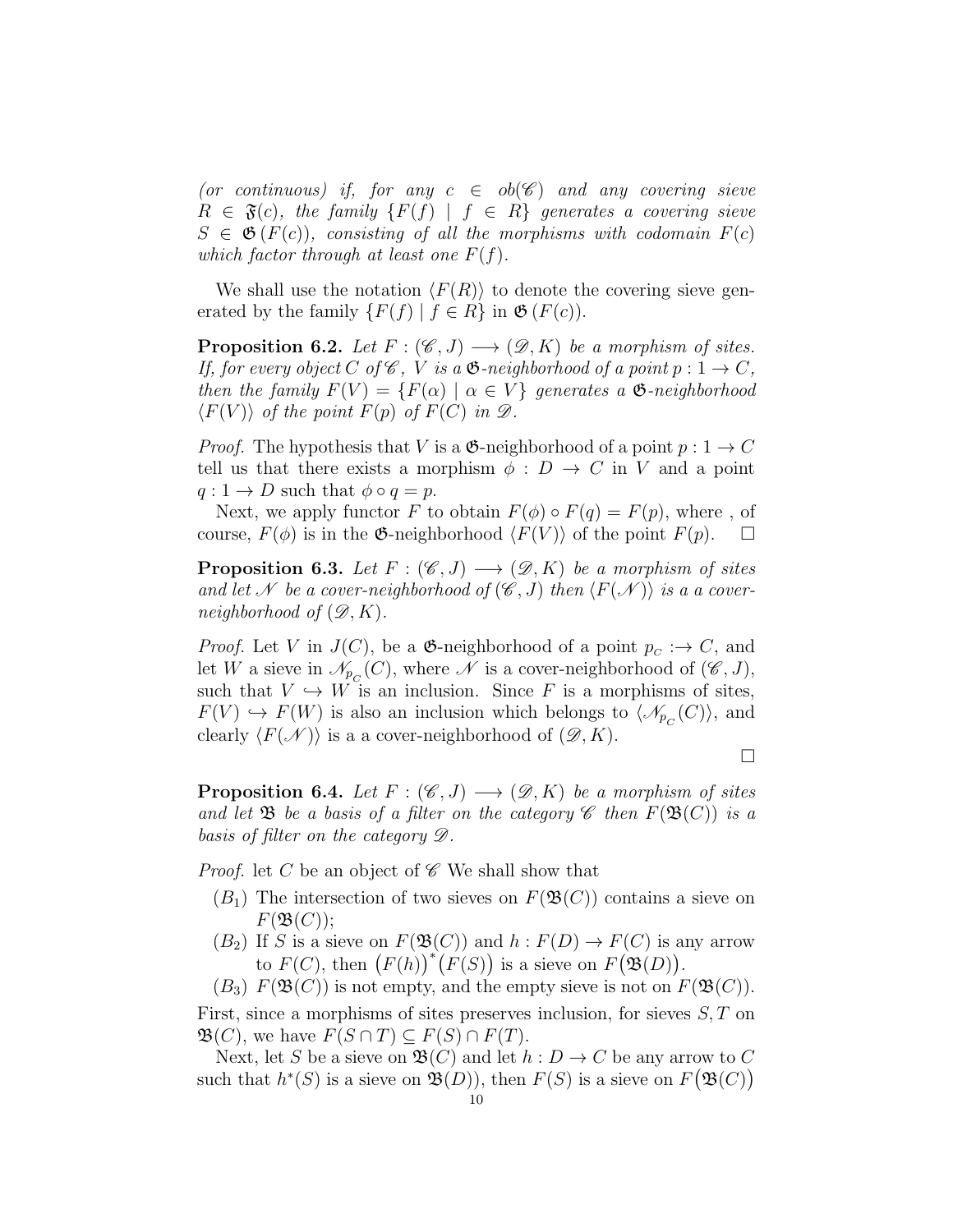and for  $F(h): F(D) \to F(C)$ , we have that  $F(h)^*(F(S))$  is a sieve on  $F(\mathfrak{B}(D)).$ 

Finally, for every sieve S on  $\mathfrak{B}(C)$ , the fact that  $S \neq \emptyset$  implies  $F(S) \neq \emptyset$ .

### 7. Compactness on small categories

**Definition 7.1.** Let  $(\mathscr{C}, J)$  be a site and let C be an object of  $\mathscr{C}$ . We say that an object C of  $\mathscr C$ 

- Is quasi-compact if, for every filter  $\mathfrak{F}$  on  $\mathscr{C}$ ,  $\mathfrak{F}(C)$  has at least one cluster point.
- Is Hausdorff if, for every filter  $\mathfrak{F}$  on  $\mathscr{C}$ ,  $\mathfrak{F}(C)$  has no more that one limit point.
- Is compact if, for every filter  $\mathfrak{F}$  on  $\mathscr{C}$ ,  $\mathfrak{F}(C)$  is quasi-compact and Hausdorff.

**Lemma 7.1.** Let  $(\mathscr{C},J)$  be a site and let C be an object of  $\mathscr{C}$ . An object C of C is compact if and only if, for every ultrafilter  $\mathfrak{U}$  on  $\mathscr{C}$ ,  $\mathfrak{U}(C)$  is convergent.

*Proof.* First suppose that  $\mathfrak{F}$  is a filter on  $\mathscr{C}$ . Proposition [3.9](#page-3-0) ensures that, for every filter, there exists an ultrafilter  $\mathfrak U$  finer than  $\mathfrak F$ , such that  $\mathfrak{U}(C)$  converges to a point p on C, therefore p is a cluster point of  $\mathfrak{F}(C)$ .

Conversely, if, for an ultrafilter  $\mathfrak{U}, \mathfrak{U}(C)$  has a cluster point then it converges to this point.

**Proposition 7.2.** Let  $(\mathscr{C}, \mathfrak{F})$  and  $(\mathscr{D}, \mathfrak{G})$  be small categories equipped with filters and  $F : \mathscr{C} \longrightarrow \mathscr{D}$  a filter-preserving (continuous) functor. If C is a compact object of  $\mathscr{C}$ , then  $\mathfrak{F}(C)$  is a compact object of  $\mathscr{D}$ .

Proof. This is a consequence of propositions [6.2,](#page-9-0) [6.3,](#page-9-1) [6.4](#page-9-2) and lemma  $6.4.$ 

**Theorem 7.3.** (Tychonoff) Let  $(\mathscr{C}, J)$  be a site. Every product of compact objects in the category  $\mathscr C$  is compact.

*Proof.* Suppose we have chosen a collection  $(C_i)_{i \in I}$  of compact objects in *C*; equivalently, for every family  $(\mathfrak{U}_i)_{i\in I}$  of ultrafilters on  $\mathscr{C}, \mathfrak{U}_i(C_i)$ is convergent. Then the function  $\mathfrak{B}$  which assigns to each object  $C=\prod$ i∈I  $C_i$ , the collection of sieves  $\mathfrak{B}(C) = \{ \prod \}$ i∈I  $S_i \mid S_i \in \mathfrak{F}_i(C)$ , where  $S_i = t_{C_i}$  is the maximal sieve on  $C_i$  except for a finite number of indices, is basis of an ultrafilter on  $\mathscr C$ .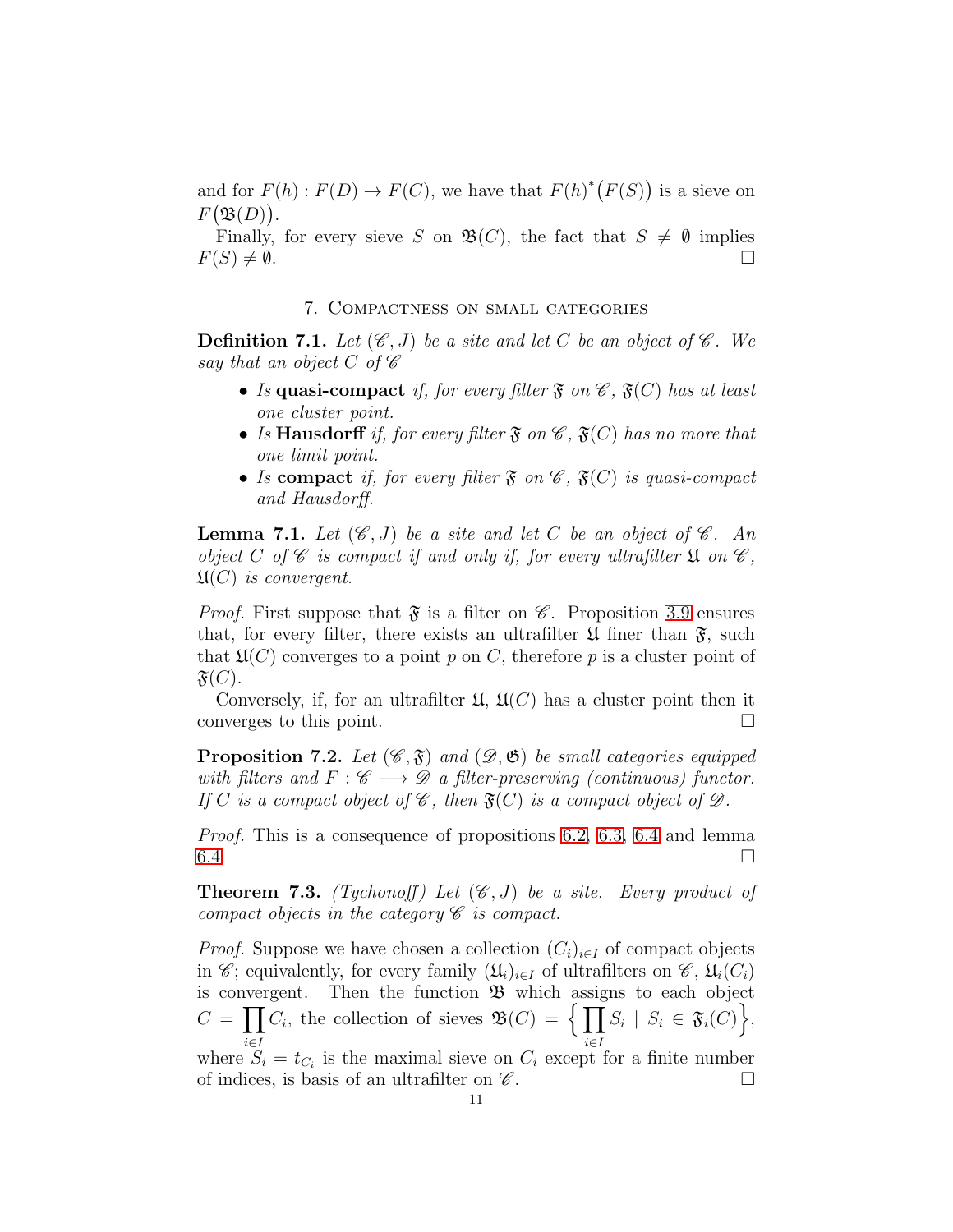### 8. Filters and compactness on locales

There is a significant 'generalization' of the notion of topological space, namely the notion of locale. The object of this section is to present an alternative approach to the notion of compactness on locales, different from (but not entirely independent of) the one which we have followed previously.

From P.J. Johnstone ([\[4\]](#page-19-4)) and A. J. Lindenhovius ([\[7\]](#page-19-5)), we take the following ideas

#### Definition 8.1.

- (1) The category Frm of frames is the category whose objects are complete lattices satisfying the infinite distributive law, and whose morphisms are functions preserving finite meets and arbitrary joins.
- (2) The category Loc of locales is the opposite of the category  $\text{Frm}.$ We refer to morphisms in **Loc** as continuous maps, and write  $\Omega$  for the functor  $\text{Sp} \to \text{Loc}$  which sends a topological space to its lattice of open sets, and a continuous map  $f: X \to Y$  to the function  $f^{-1} : \Omega(Y) \to \Omega(X)$ .

**Definition 8.2.** Let  $(P, \leqslant)$  be a lattice and  $M \subseteq P$ . We say that

•  $a \in P$  is a join (or least upper bound) for M, and write  $a = \bigvee M$  if

(1) a is an upper bound for M, i.e.  $m \le a$  for all  $m \in M$ , and (2) if b satisfies for all  $m \in M$   $(m \leq b)$  then  $a \leq b$ .

- If M is a two-element set  $\{m, k\}$ , we write  $m \vee k$  for  $\bigvee \{m, k\}$
- if M is the empty set  $\emptyset$ , we write 0 for  $\bigvee \emptyset$ , clearly 0 is just the least element of M.
- Dually, in any lattice we can consider the notion of meet (greatest lower bound), defined by reversing all the inequalities in the definition of join. We write  $\bigwedge M$ ,  $a \wedge b$  and 1 for the analogues of  $\bigvee M$ ,  $a \vee b$  and 0.
- M is an up-set if for each  $x \in M$  and  $y \in P$  we have  $x \leq y$ implies  $y \in M$ .
- Similarly, M is called a down-set if for each  $x \in M$  and  $y \in P$ we have  $y \leq x$  implies  $y \in M$ .
- Given an element  $x \in P$ , we define the up-set and down-set generated by x by  $\uparrow x = \{y \in P : x \leqslant y\}$  and  $\downarrow x = \{y \in P : x \leqslant y\}$  $y \leqslant x$ , respectively.
- We can also define the up-set generated by a subset M of P  $by \uparrow M = \{x \in P : m \leq x \text{ for some } m \in M\} = \bigcup_{m \in M} \uparrow$ 12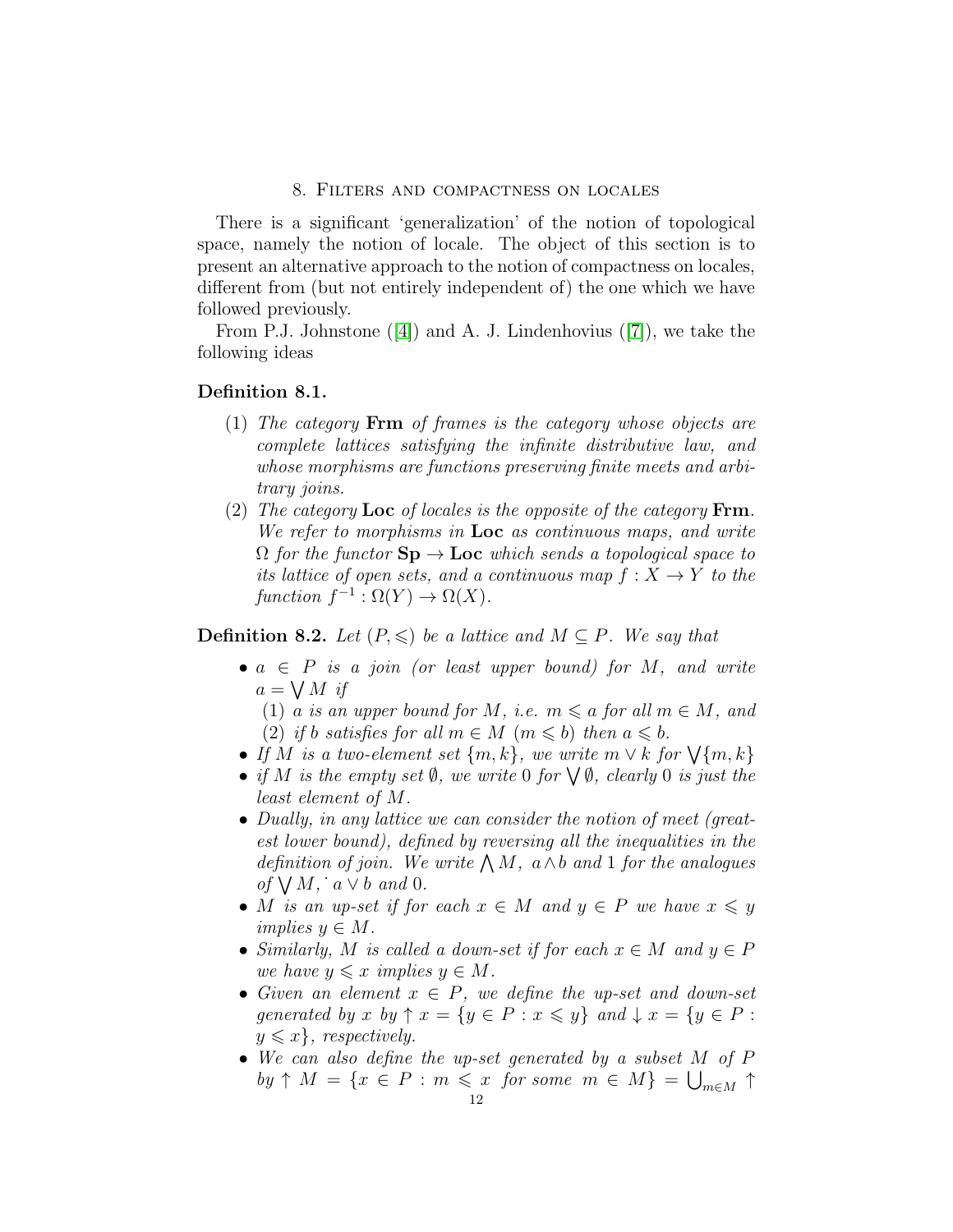m, and similarly, we define the down-set generated by M by  $\downarrow$   $M = \bigcup_{m \in M} \downarrow m$ .

Notation 8.3. We denote the collection of all up-sets of a partially ordered set P by  $\mathcal{U}(P)$  and the set of all down-sets by  $\mathcal{D}(P)$ .

**Example 8.4.** For  $Z_D^+ := (\mathbb{Z}^+, \leqslant)$ , where  $\leqslant \, |$  is the multiplicative (or divisibility) partial order on the set  $\mathbb{Z}^+$  of positive integers, we can observe that

- The down-set generated by an element n of  $\mathbb{Z}^+$  is the collection  $\downarrow$   $n = \{k \in \mathbb{Z}^+ : k \leqslant n\} = \mathfrak{D}_n$ , the set of all divisors of n.
- If  $M \subseteq \mathbb{Z}^+$  then the down-set generated by M is  $\downarrow$   $M = \bigcup_{m \in M} \mathfrak{D}_m$ .
- The up-set generated by  $n \in \mathbb{Z}^+$  is  $\uparrow n = \{k \in \mathbb{Z}^+ : n \leqslant |k\},\$ *i.e.* the set  $\mathfrak{M}_n$  of all multiples of n.
- If  $P \subseteq \mathbb{Z}^+$  then the up-set generated by  $P$  is  $\uparrow M = \bigcup_{p \in P} \mathfrak{M}_p$ .
- An interesting fact about  $\mathfrak{D}_n$ , the set of all divisors of n, is that it is a locale.
- Using the Fundamental Theorem of Arithmetic it is easy to show that if  $n \in \mathbb{Z}^+$  is the product of a finite number of distinct primes then  $\mathfrak{D}_n$  is a Boolean Algebra.

8.1. Grothendieck topologies on locales. In order to construct Grothendieck topologies, we first define sieves.

**Definition 8.5.** Given an element k in a locale L, a subset S of L is called a sieve on k if  $S \in \mathcal{D}(\downarrow k)$ .

Definition 8.6. A Grothendieck topology on a locale L is a function J which assigns to each object k of L a collection  $J(k)$  of sieves on k, in such a way that

- (i) the maximal sieve  $\downarrow k$  is in  $J(k)$ ;
- (ii) (stability axiom) if  $S \in J(k)$  and  $m \leq k$  then  $S \cap (\downarrow m)$  is in  $J(m)$ ;
- (iii) (transitivity axiom) if  $S \in J(k)$  and R is any sieve on k such that  $R \cap (\downarrow m)$  is in  $J(m)$  for each  $m \in S$ , then  $R \in J(k)$ .

# Example 8.7.

- The trivial Grothendieck topology on L is given by  $J_{tri}(n) = \downarrow n$ .
- The discrete Grothendieck topology on the lattice L is given by  $J_{dis}(n) = \mathcal{D}(\downarrow n).$
- The atomic Grothendieck topology on L can only be defined if L is downwards directed, and is given by  $J_{atom}(n) = \mathcal{D}(\downarrow n) - \{\emptyset\}.$
- A subset  $D \subseteq (\downarrow n)$  is said to be dense below n if for any  $m \leq n$ there exists  $k \leq m$  with  $k \in D$ .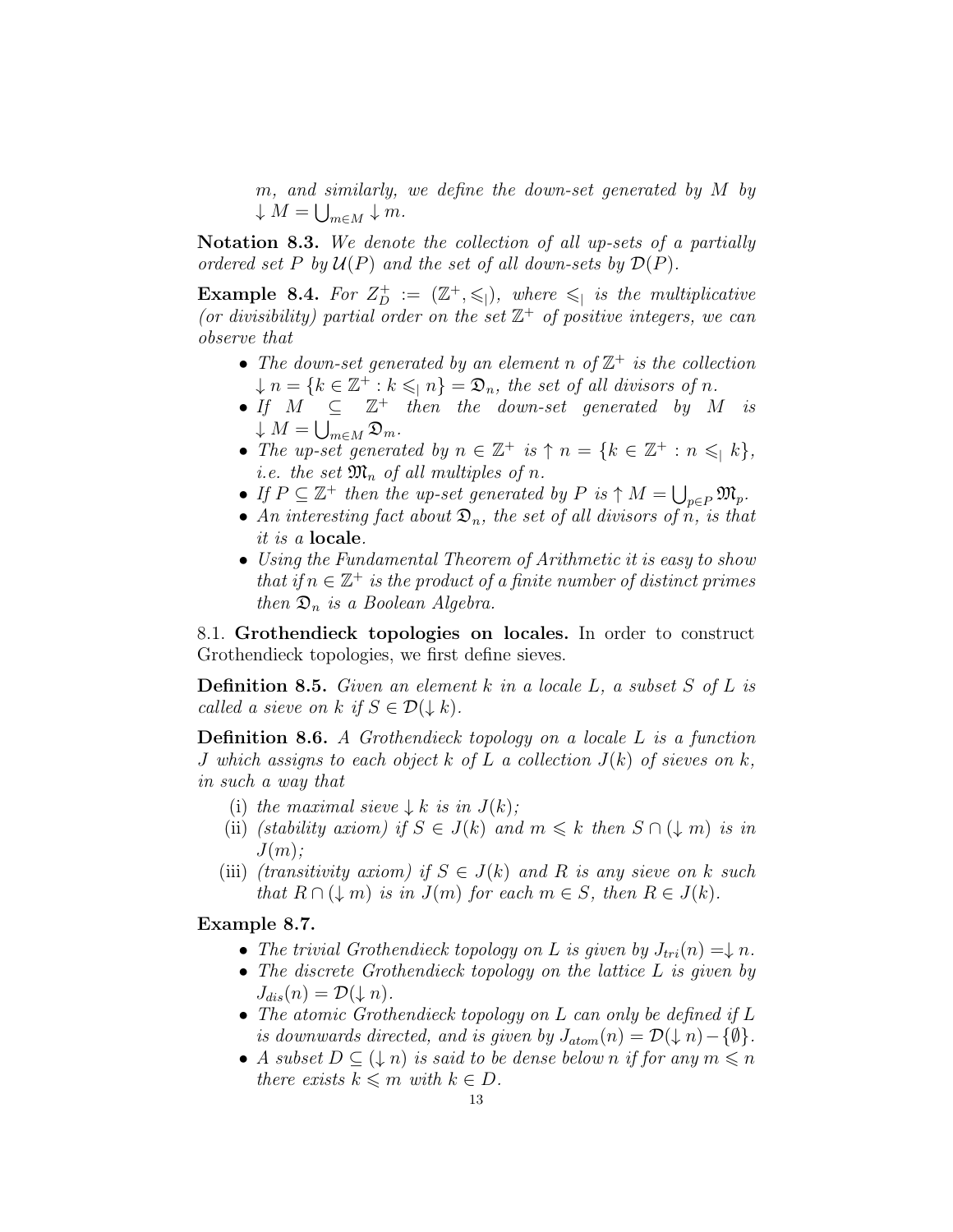• The dense topology on L is given by

 $J(n) = \{D \mid k \leq n \text{ for all } k \in D, \text{ and } D \text{ is a sieve dense below } n\}.$ 

8.2. S-Filters on locales. Recall that a basic notion in complete lattices is that of filter: a filter  $F$  of  $L$  is a non-empty subset of  $L$  such that

(1)  $F$  is a sublattice of  $L$ , and

(2) for any  $a \in F$  and  $b \in L$ ,  $a \vee b \in F$ .

In a different direction, we have the notion of **filter of sieves** (ideals) on a locale  $L$ , which we shall call  $S$ -filter.

**Definition 8.8.** An S-filter on a locale L is a function  $\mathfrak{F}$  which assigns to each object k of L a collection  $\mathfrak{F}(k)$  of sieves on k, in such a way that

- $(F_1)$  if  $S \in \mathfrak{F}(k)$  and R is a sieve on k such that  $S \subseteq R$ , then  $R \in \mathfrak{F}(k);$
- $(F_2)$  every finite intersection of sieves of  $\mathfrak{F}(k)$  belongs to  $\mathfrak{F}(k)$ ;
- $(F_3)$  if  $S \in J(k)$  and  $m \leq k$  then  $S \cap (\downarrow m)$  is in  $\mathfrak{F}(m)$ ;
- $(F_4)$  the empty sieve is not in  $\mathfrak{F}(k)$ .

Example 8.9. From the definition of a Grothendieck topology J on a locale L it follows that for each object k of L and that

- for  $S \in J(k)$  any larger sieve R on C is also a member of  $J(k)$ .
- It is also clear that if  $R; S \in J(k)$  then  $R \cap S \in J(k)$ ,
- consequently some Grothendieck topologies produce S-filters in the same locale L: they are exactly those for which

$$
R \cap S \neq \emptyset \quad \text{for all pairs} \quad R; S \in J(k) \tag{1}
$$

and such that the empty sieve is not in  $J(k)$ .

- Clearly, the **trivial topology** on  $k$  is a S-filter we shall call it trivial S-filter.
- It is also clear that the **atomic topology** on  $L$  (see [\[9\]](#page-19-3)) is not a S-filter.

**Definition 8.10.** A basis of an S-filter on a locale L is a function  $\mathfrak{B}$ which assigns to each  $k \in L$  a collection  $\mathfrak{B}(k)$  of sieves on k, in such a way that

- $(B_1)$  The intersection of two sieves of  $\mathfrak{B}(k)$  contains a sieve of  $\mathfrak{B}(k)$ ;
- $(B_2)$  if S is a sieve on  $\mathfrak{B}(k)$  and  $m \leq k$  then  $S \cap (\downarrow m)$  is in  $\mathfrak{B}(m)$ ;
- $(B_3)$   $\mathfrak{B}(k)$  is not empty and the empty sieve is not in  $\mathfrak{B}(k)$ .

**Proposition 8.11.** If  $\mathfrak{B}$  is a basis of S-filter on a locale L, then  $\mathfrak{B}$ generates an S-filter  $\mathfrak{F}$  by  $S \in \mathfrak{F}(k) \Leftrightarrow \exists R \in \mathfrak{B}(k)$  such that  $R \subseteq S$ for each object  $k \in L$ .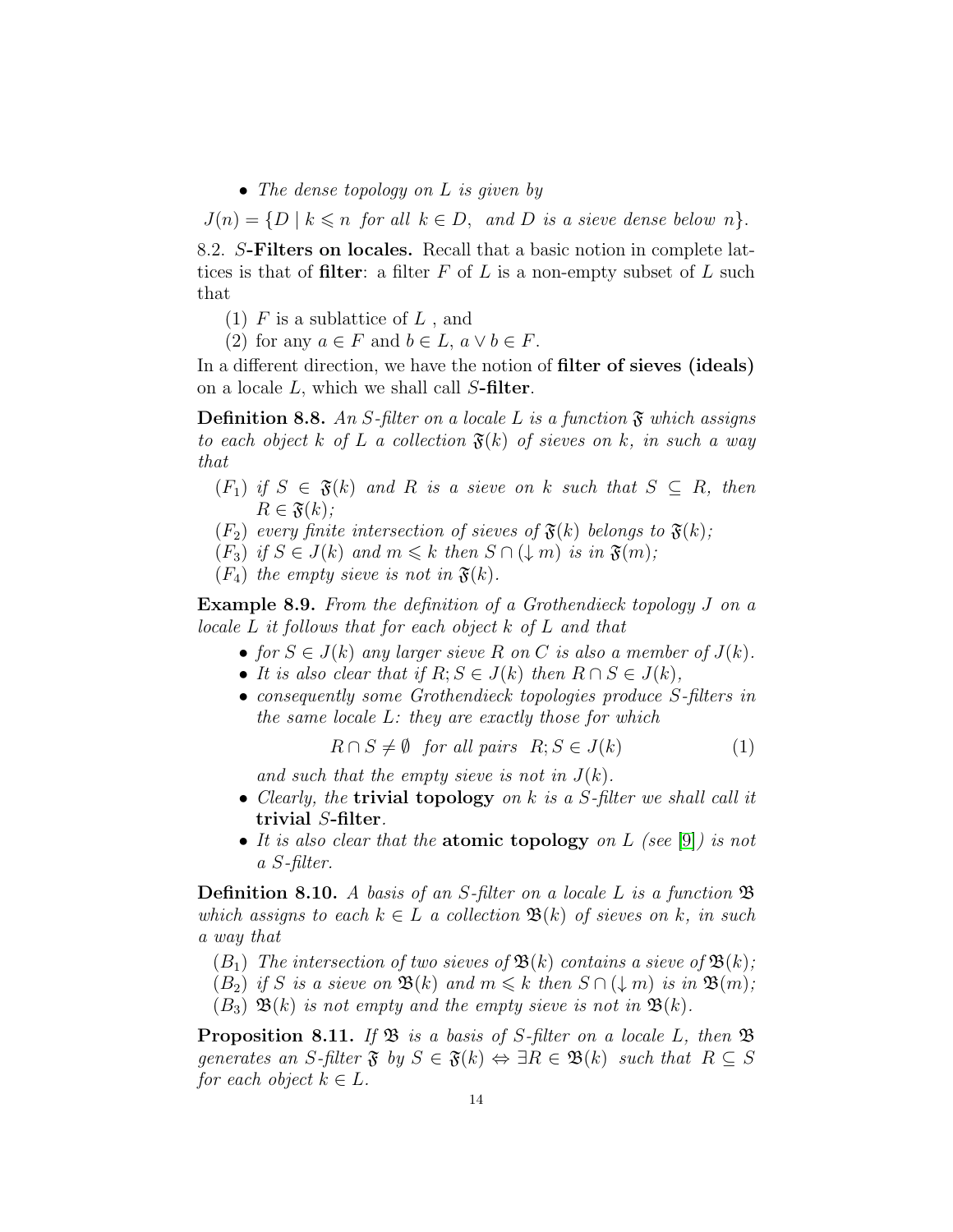It is easy to check that this, indeed, defines a S-filter from a basis  $\mathfrak{B}.$ 

### 8.3. The ordered set of all S-filters on a locale.

**Definition 8.12.** Given two S-filters  $\mathfrak{F}_1$ ,  $\mathfrak{F}_2$  on the same locale L,  $\mathfrak{F}_2$ is said to be finer than  $\mathfrak{F}_1$ , or  $\mathfrak{F}_1$  is coarser than  $\mathfrak{F}_2$ , if  $\mathfrak{F}_1(k) \subseteq \mathfrak{F}_2(k)$ for all  $k \in L$ .

In this way, the set of all  $S$ -filters on a locale  $L$  is ordered by the relation " $\mathfrak{F}_1$  is coarser than  $\mathfrak{F}_2$ ".

Let  $(\mathfrak{F}_i)_{i\in I}$  be a nonempty family of S-filters on a L; then the function  $\mathfrak{F}$  which assigns to each object  $k \in L$  the collection  $\mathfrak{F}(k) = \bigcap_{i \in I} \mathfrak{F}_i(k)$ is manifestly a S-filter on L and is obviously the greatest lower bound of the family  $(\mathfrak{F}_i)_{i\in I}$  on the ordered set of all S-filters on L.

**Definition 8.13.** An S-ultrafilter on a locale L is a S-filter  $\mathfrak{U}$  such that there is no S-filter on L which is strictly finer than U.

Using the Zorn lemma, we deduce that

<span id="page-14-0"></span>**Proposition 8.14.** If  $\mathfrak{F}$  is any S-filter on a locale L, there is an Sultrafilter finer than  $\mathfrak{F}$  on L.

**Proposition 8.15.** Let  $\mathfrak U$  be an S-ultrafilter on a locale L, and let  $k \in L$ . Let S, T be sieves on k such that  $S \cup T \in \mathfrak{U}(k)$  then either  $S \in \mathfrak{U}(k)$  or  $T \in \mathfrak{U}(k)$ .

*Proof.* If the affirmation is false, there exist sieves  $S, T$  on k that do not belong to  $\mathfrak{U}(k)$ , but  $S \cup T \in \mathfrak{U}(k)$ . Consider a function  $\mathfrak{T}: L \to Sets$ defined by  $\mathfrak{T}(k) = \{ R \in \text{Sieve}(k) \mid R \cup S \in \mathfrak{U}(k) \}.$ 

Let us verify that  $\mathfrak T$  is a S-filter on a L: in fact, for any object k of L, we have

- $(F_1)$  if  $R' \in \mathfrak{T}(k)$  then  $R' \cup S \in \mathfrak{U}(k)$ ; and if  $R''$  is a sieve on k such that  $R' \subseteq R''$ , then  $R'' \cup S \in \mathfrak{U}(k)$ . Consequently  $R'' \in \mathfrak{T}(k)$ .
- $(F_2)$  We must show that every finite intersection of sieves of  $\mathfrak{T}(k)$ belongs to  $\mathfrak{T}(k)$ ; indeed, let  $(R_i)_{i=1,\dots,n}$  be a finite collection of sieves on k such that  $R_i \cup S \in \mathfrak{U}(k)$ , for all  $i = 1...n$ , then  $(R_1 \cup S) \cap (R_2 \cup S) \cap \cdots \cap (R_n \cup S) = (\bigcap_{i=1}^n R_i) \cup S \in \mathfrak{U}(k).$ which is equivalent to saying that  $(\bigcap_{i=1}^n R_i) \in \mathfrak{T}(k)$ .
- $(F_3)$  If  $R' \in \mathfrak{T}(k)$  then  $R' \cup S \in \mathfrak{U}(k)$ ; and  $h^*(R' \cup S) \in \mathfrak{T}(n)$  for any arrow  $h: n \to k$ ; in other words,  $h^*(R') \cup h^*(S) \in \mathfrak{X}(n)$ , therefore  $h^*(R') \in \mathfrak{T}(n)$ .
- $(F_4)$  Evidently, the empty sieve is not in  $\mathfrak{T}(k)$ .

Therefore  $\mathfrak T$  is a S-filter finer than  $\mathfrak U$ , since  $T \in \mathfrak T(k)$ ; but this contradicts the hypothesis than  $\mathfrak U$  is an S-ultrafilter.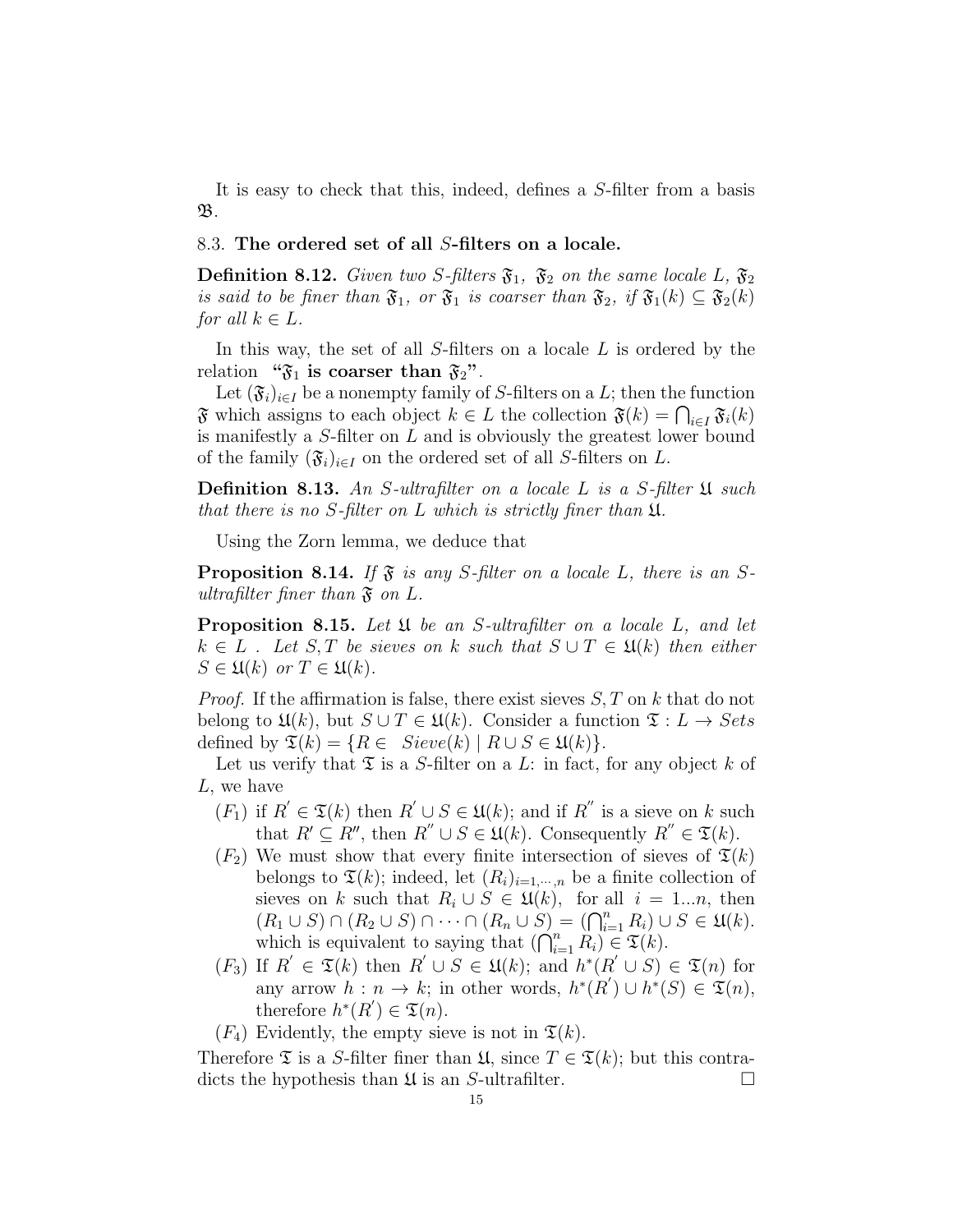**Corollary 8.16.** If the union of a finite sequence  $(S_i)_{i=1,\dots,n}$  of sieves on k belongs to the image,  $\mathfrak{U}(k)$ , of an object k under an ultraS-filter  $\mathfrak{U}$ , then at least one of the  $S_i$  belongs to  $\mathfrak{U}(k)$ .

*Proof.* The proof is a simple use of induction on n.

# 8.4. S-filters and Grothendieck topologies on locales.

# Definition 8.17.

- (1) If  $J_1$  and  $J_2$  are Grothendieck topologies on a locale L, we say that  $J_1 \preceq J_2$  if and only if  $J_1(k) \subseteq J_2(k)$  for all  $k \in L$ .
- (2) In the same way, if  $\mathfrak{F}_1$  and  $\mathfrak{F}_2$  are S-filters on L, we say that  $\mathfrak{F}_1 \preceq \mathfrak{F}_2$  if and only if  $\mathfrak{F}_1(k) \subseteq \mathfrak{F}_2(k)$  for all objects  $k \in L$ .

It is easy to verify that this definition produces two order relations on Grothendieck topologies and S-filters respectively.

In this way, we have the following facts:

Lemma 8.1. Every S-filter on a locale is a Grothendieck topology on the same locale.

**Lemma 8.2.** Let  $\mathfrak{F}$  be a S-filter on a locale L and let J be a Grothendieck topology on the same locale. If  $J \preceq \mathfrak{F}$  then J is a S-filter.

Proof.

- $(F_1)$  Given any  $k \in L$ , it is clear that if S is a sieve in  $J(k)$  and R is a sieve on k such that  $S \subseteq R$ , then  $R \in J(k)$ ;
- $(F_2)$  let  $(R_i)_{i=1,\dots,n}$  be a finite collection of sieves on  $J(k)$ , then  $\bigcap_{i=1}^n R_i \in J(k)$ , and therefore  $\bigcap_{i=1}^n R_i \in \mathfrak{F}(k)$  (and consequently is not empty);

 $(F_3)$  If  $S \in J(k)$ , and  $m \leq k$  then certainly  $S \cap (\downarrow m)$  is in  $\mathfrak{F}(m)$ ;

 $(F_4)$  the empty sieve is neither in  $\mathfrak{F}(k)$  nor in  $J(k)$ .

П

8.5. Systems of Neighborhoods on Locales. The basic ideas used in in this section can be found in P.T. Jhonstone book "Stone Spaces" ([\[5\]](#page-19-6) pages 41-42) or in the S. MacLane and I. Moerdijk book "Sheaves in Geometry and Logic" (see [\[9\]](#page-19-3) pages 470-473): A point of a topological space X is the same thing as a continuous map  $1 \rightarrow X$ , where 1 is the one-point space, it seems reasonable to define a point of a locale L to be a continuous map  $\Omega(1) = 2 \rightarrow L$ , i.e. a frame homomorphism  $p: L \to 2$ . such a map is completely determined by its kernel  $p^{-1}(0)$ or its dual kernel  $p^{-1}(1)$ , which are respectively a prime ideal and a prime filter of L.

In what follows, we are going to use the frame homomorphisms  $p: L \to 2$  as points of the locale L.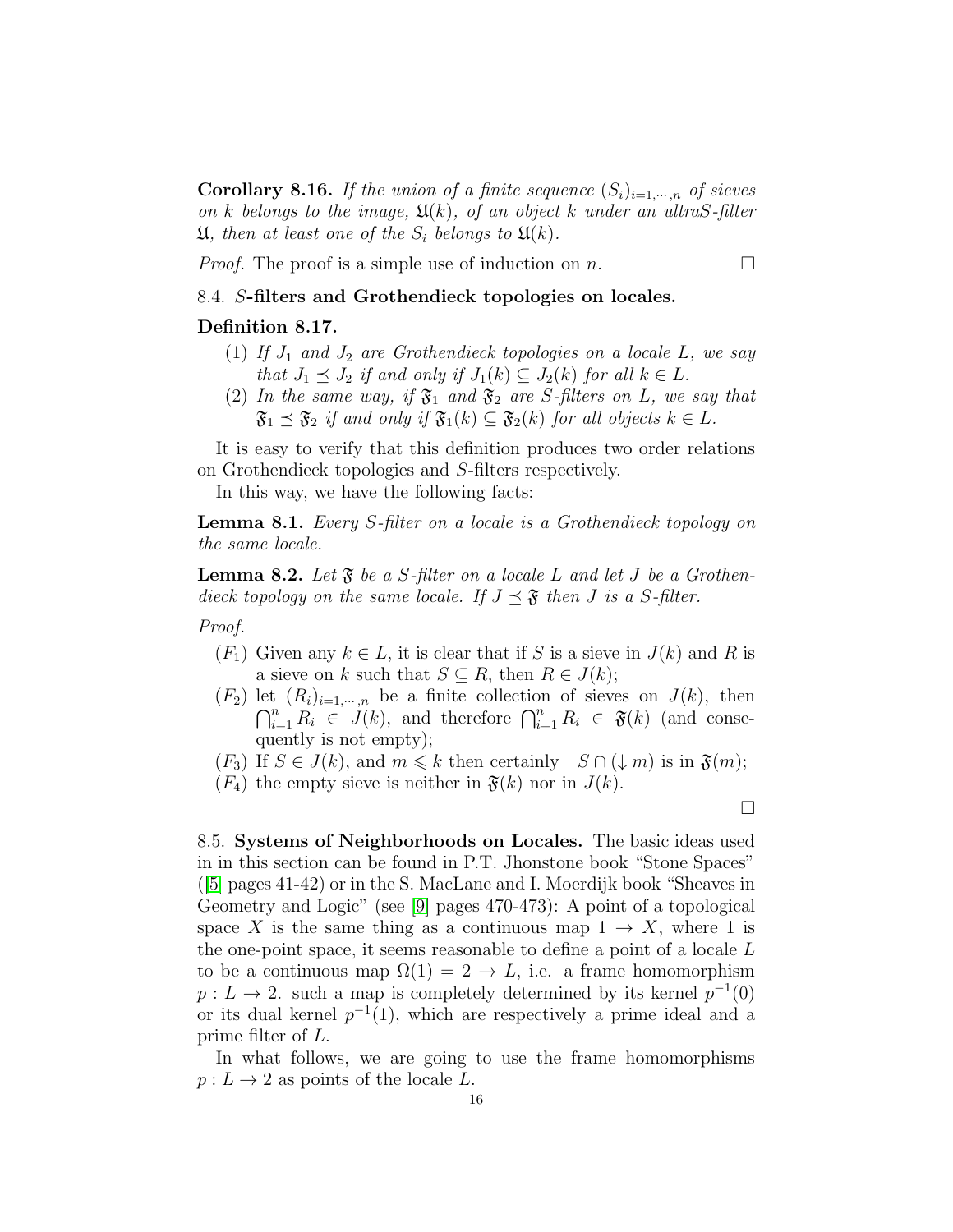**Definition 8.18.** Let  $(L, J)$  be a locale equipped with a Grothendieck topology, let  $k \in L$  and let p be a point of L such that  $k \in p^{-1}(0)$ . A sieve V in  $J(k)$ , is said to be a  $\mathfrak{G}\text{-neighborhood of }p$  if  $V \subseteq p^{-1}(0)$ .

**Definition 8.19.** Let  $(L, J)$  be a locale equipped with a Grothendieck topology. A cover-neighborhood of  $(L, J)$  is a function N which assigns to each object  $(k, J(k))$  of  $(L, J)$  and to each point p of L, for which  $k \in p^{-1}(0)$ , a collection  $\mathcal{N}_p(k)$  of sieves of k such that each sieve in  $\mathcal{N}_p(k)$  contains a  $\mathfrak{G}\text{-neighborhood of }p$ .

<span id="page-16-0"></span>**Proposition 8.20.** Let L be a locale, and let  $k \in L$ . Then the pair  $(k, \mathcal{N}_p(k))$ , where  $\mathcal{N}_p(k)$  is the collection of all cover-neighborhoods of a point p (for which  $k \in p^{-1}(0)$ ) is an object of L equipped with coverneighborhood.

Proof.

- (i) If  $S \in \mathcal{N}_p(k)$  and R is a sieve on k such that  $S \subseteq R$ , then  $R \in \mathscr{N}_p(k)$ , because there is a  $\mathfrak{G}\text{-neighborhood }V$  of  $p_{\mathcal{C}}$  such that  $V \subseteq S \subseteq R$ ;
- (ii) let  $\{S_1, S_2, \cdots, S_n\}$  be a finite collection of sieves of  $\mathscr{N}_p(k)$ , then there exists a collection  $\{V_1, V_2, \cdots, V_n\}$  of  $\mathfrak{G}\text{-neighbor-}$ hood of  $p_c$  such that  $V_i \subseteq S_i$  for  $I = 1, 2, \dots, n$ , therefore  $\bigcap_{i=1}^n V_n \subseteq \bigcap_{i=1}^n S_n$  and  $\bigcap_{i=1}^n S_n \in \mathcal{N}_p(Ck)$ ;
- (iii) the empty sieve is not in  $\mathcal{N}_p(k)$  (each sieve contains a point).

 $\Box$ 

In this case, we say that the point p of l is a limit point of  $\mathcal{N}_p(k)$ .

**Definition 8.21.** Let  $(L, J)$  be a locale equipped with a Grothendieck topology; let  $\mathfrak{F}$  be a S-filter on L and let  $k \in L$ .

- (1) We shall say that  $\mathfrak{F}(k)$  converges to a point p of L, for which  $k \in p^{-1}(0)$ , if  $\mathcal{N}_p(k) \subseteq \mathfrak{F}(k)$ .
- (2) The closure of a sieve  $A$  on  $k$  is the collection of all points  $p$  of L (satisfying  $k \in p^{-1}(0)$ ) such that every cover-neighborhood of p meets A.
- (3) A point p is a cluster point of  $\mathfrak{B}(k)$  -the image under the S-filter base  $\mathfrak{B}$  of k- if it lies in the closure of all the sieves on  $\mathfrak{B}(k)$ .
- (4) A point p of C is a cluster point of  $\mathfrak{F}(C)$  -the image under the S-filter  $\mathfrak F$  of C- if it lies in the closure of all the sieves on  $\mathfrak F(C)$ .

<span id="page-16-1"></span>**Proposition 8.22.** Let  $(L, J)$  be a locale equipped with a Grothendieck topology; let  $\mathfrak F$  be a S-filter on L and let  $k \in L$ . The point p of L is a cluster point of  $\mathfrak{F}(k)$  if and only if there exists a S-filter  $\mathscr G$  finer than  $\mathfrak F$  such that  $\mathscr G(k)$  converges to p.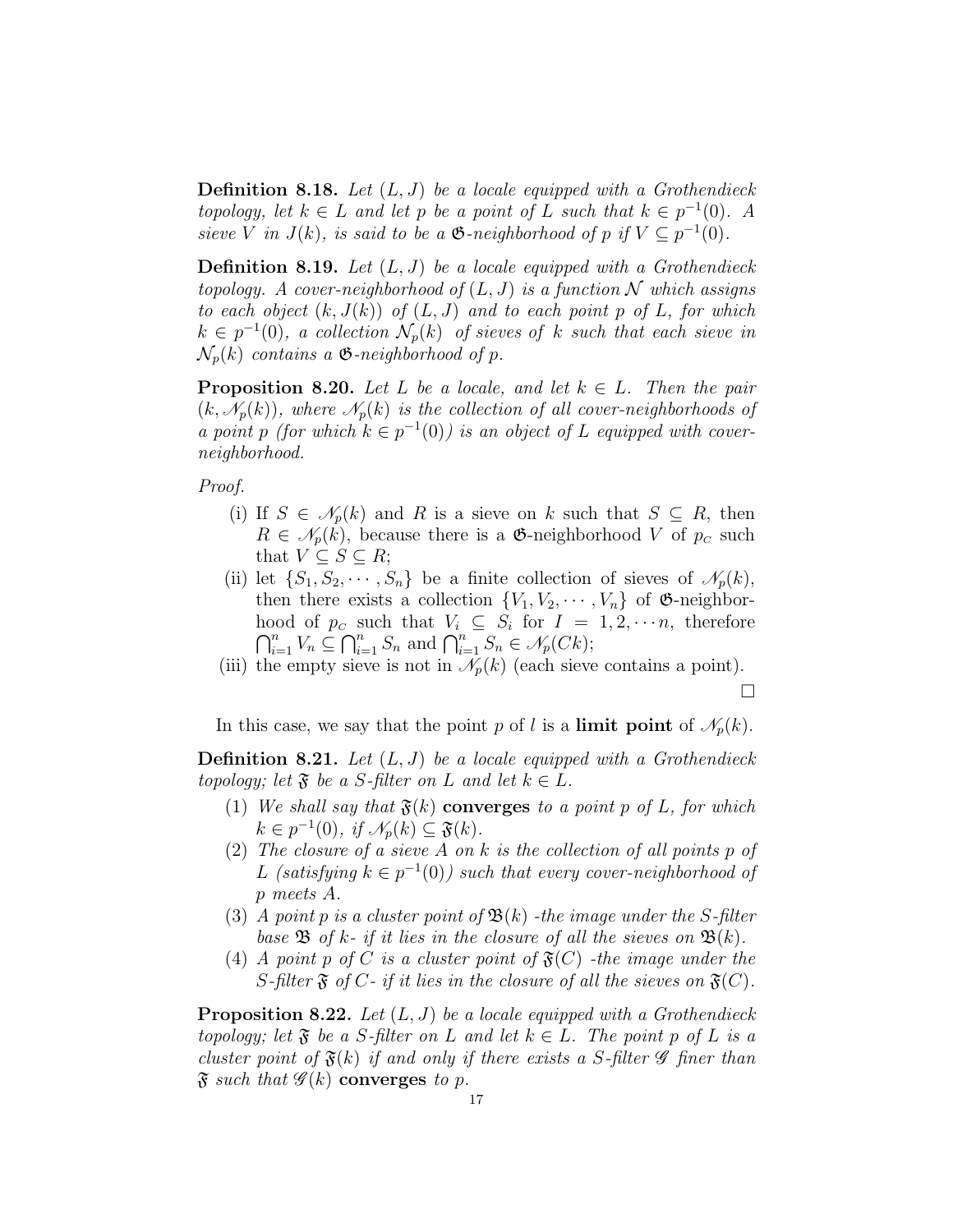*Proof.* Let us begin by assuming that the point  $p$  of  $L$  is a cluster point of  $\mathfrak{F}(k)$ ; from definition [5.4,](#page-7-0) it follows that for each sieve A in  $\mathfrak{F}(k)$ , every  $\mathfrak{G}\text{-neighborhood }V$  of p meets A. We need to show that the collection  $\mathscr{B}(k) = \{A \cap V \mid V \text{ is a } \mathfrak{G}\text{-neighborhood of } p\}$  define a base for an S-filter  $\mathscr G$  finer than  $\mathfrak{F}$  in such a way that  $\mathscr G(C)$  converges to  $p$ .

Indeed,

- $(B_1)$  Let  $A \cap V$ ,  $A \cup W$  two elements of the collection  $\mathscr{B}(k)$ , since  $(A \cap V) \cap (A \cup W) = A \cup (V \cap W)$  and  $V \cap W$  is a  $\mathfrak{G}\text{-neighborhood}$ of p, there exists U, a  $\mathfrak{G}\text{-neighborhood of }p$  such that  $U \subseteq V \cap W$ , and clearly  $A \cap U \in \mathscr{B}(k)$ ;
- $(B_2)$  Obviously  $\mathscr{B}(k)$  is not empty, and the empty sieve is not in  $\mathscr{B}(C)$ .

Now, if  $\mathscr G$  is the S-filter generated by  $\mathscr B$  then  $\mathscr G$  is finer than  $\mathfrak F$ , and  $\mathscr{G}(C)$  naturally converges to p.

Conversely, if there is a S-filter  $\mathscr G$  finer than  $\mathfrak F$  such that  $\mathscr G(k)$  con**verges** to p then each sieve R in  $\mathfrak{F}(k)$  and each  $\mathfrak{G}$ -neighborhood U of p belongs to  $\mathscr G$  and hence meet, so the point p of L is a cluster point of  $\mathfrak{F}(C)$ .

<span id="page-17-0"></span>**Proposition 8.23.** Let  $(L, J)$  be a locale equipped with a Grothendieck topology; let  $k \in L$  and let A be a sieve on k. The point p of L lies in the closure of A if and only if there is a S-filter  $\mathscr G$  such that  $A \in \mathscr G(k)$ and  $\mathscr{G}(k)$  converges to p.

*Proof.* Let us begin by assuming that The point  $p$  of  $L$  lies in the closure of A; from definition [5.4,](#page-7-0) it follows that every  $\mathfrak{G}\text{-neighborhood }V$  of p meets A. Then  $\mathscr{B}(k) = \{A \cap V \mid V \text{ is a } \mathfrak{G}\text{-neighborhood of } p\}$  is a base for a S-filter  $\mathscr G$ , in such a way that  $\mathscr G(k)$  converges to p.

Conversely, if  $A \in \mathscr{G}(k)$  and  $\mathscr{G}(C)$  converges to p then p is a cluster point of  $\mathscr{G}(k)$  and hence p lies in the closure of A.

8.6. Compactness on Locales. In this section we consider a concept of compactness on locales entirely different from the one described by P. J Johnstone in [\[4\]](#page-19-4).

**Definition 8.24.** . We shall say that an object  $k \in L$ 

- Is quasi-compact if, for every S-filter  $\mathfrak{F}$  on L,  $\mathfrak{F}(k)$  has at least one cluster point.
- Is Hausdorff if, for every S-filter  $\mathfrak{F}$  on L,  $\mathfrak{F}(k)$  has no more that one limit point.
- Is compact if, for every S-filter  $\mathfrak{F}$  on L,  $\mathfrak{F}(k)$  is quasi-compact and Hausdorff.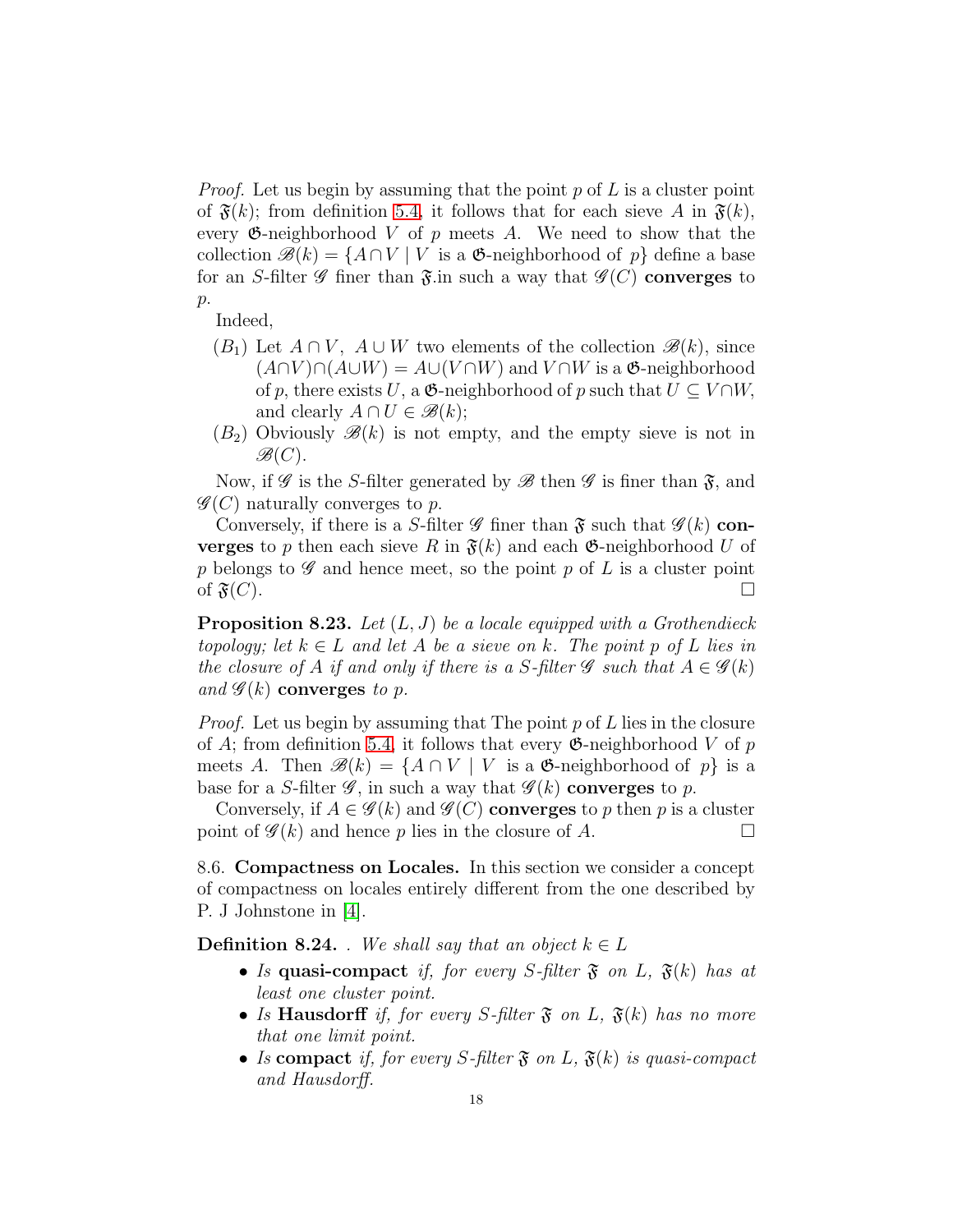**Lemma 8.3.** Let  $(L, J)$  be a locale equipped with a Grothendieck topology. An object  $k \in L$  is compact if and only if, for every S-ultrafilter  $\mathfrak U$  on L,  $\mathfrak U(k)$  is convergent.

*Proof.* First suppose that  $\mathfrak{F}$  is an S-filter on L. Proposition [8.14](#page-14-0) ensures that, for every S-filter, there exists an S-ultrafilter  $\mathfrak U$  finer than  $\mathfrak F$ , such that  $\mathfrak{U}(k)$  converges to a point p on L, therefore p is a cluster point of  $\mathfrak{F}(k)$ .

Conversely, if, for an S-ultrafilter  $\mathfrak{U}, \mathfrak{U}(k)$  has a cluster point then it converges to this point.

**Proposition 8.25.** (Tychonoff) Let  $(L, J)$  be a locale equipped with a Grothendieck topology. Every meet (greatest lower bound) of compact objects in the category L is compact.

*Proof.* Suppose we have chosen a collection  $(k_i)_{i\in I}$  of compact objects in L; equivalently, for every family  $(\mathfrak{U}_i)_{i\in I}$  of ultrafilters on L,  $\mathfrak{U}_i(k_i)$ is convergent. Then the function  $\mathfrak{B}$  which assigns to each object  $k = \bigwedge_{i \in I} k_i$ , the collection of sieves  $\mathfrak{B}(k) = \{ \bigcap$ i∈I  $S_i \mid S_i \in \mathfrak{F}_i(k) \big\},\$ 

where  $S_i = t_{k_i}$  is the maximal sieve on  $k_i$  except for a finite number of indices, is basis of an ultrafilter on  $L$ .

**Example 8.26.** Let  $L_{\mathbb{R}} = \Omega(\mathbb{R})$  be the locale of open subsets of the usual topolgy on the set  $\mathbb R$  of real numbers. Let  $k_1$  be the open interval  $(-1, 1) \subset \mathbb{R}$ , and let  $p : \Omega(\mathbb{R}) \to 2$  be a point of  $\Omega(\mathbb{R})$  such that  $p^{-1}(0)$ is the ideal  $!(-2, 2)$ .

(1) Let J be a Grothendieck topology on  $L_{\mathbb{R}}$  defined by

$$
J(k) = \begin{cases} \{!k_1, \{(\frac{-1}{r}, \frac{1}{r}) \mid r \in \mathbb{Z}^+\} \} & \text{if } k = k_1 \\ \{!k, \{!k_1, \{(\frac{-1}{r}, \frac{1}{r}) \mid r \in \mathbb{Z}^+\} \} \cap (!k) \} & \text{if } k \subseteq k_1 \\ \{!k, \{(\frac{-1}{r}, \frac{1}{r}) \mid r \in \mathbb{Z}^+\} \cup \{\alpha, \beta\} \} & \text{if } k_1 \subseteq (\alpha, \beta) \subseteq k \\ \{!k \} & \text{if } k_1 \nsubseteq k. \end{cases}
$$

- (2) Let N be a cover-neighborhood of  $(L_{\mathbb{R}}, J)$  and let  $\mathfrak{F}$  be S-filter on  $L_{\mathbb{R}}$  so that  $\mathcal{N}_p(k_1) = J(k_1) \subseteq \mathfrak{F}(k_1)$ .
- (3) We may conclude from propositions [8.20,](#page-16-0) [8.22](#page-16-1) and [8.23](#page-17-0) that  $k_1 = (-1, 1) \subset \mathbb{R}$  is a compact object of  $\Omega(\mathbb{R})$ .

### **REFERENCES**

- [1] M. Artin, A. Grothendieck, J.-L. Verdier, Théorie des Topos et Cohomologie étale des Schémas, Tome 1, Théorie des Topos, Séminaire de Géométrie Algébrique du Bois-Marie 1963-1964 (SGA 4).
- [2] N. Bourbaki, Elements of Mathematics, General Topology, Part I, Addison-Wesley Pub. Co., 1966.